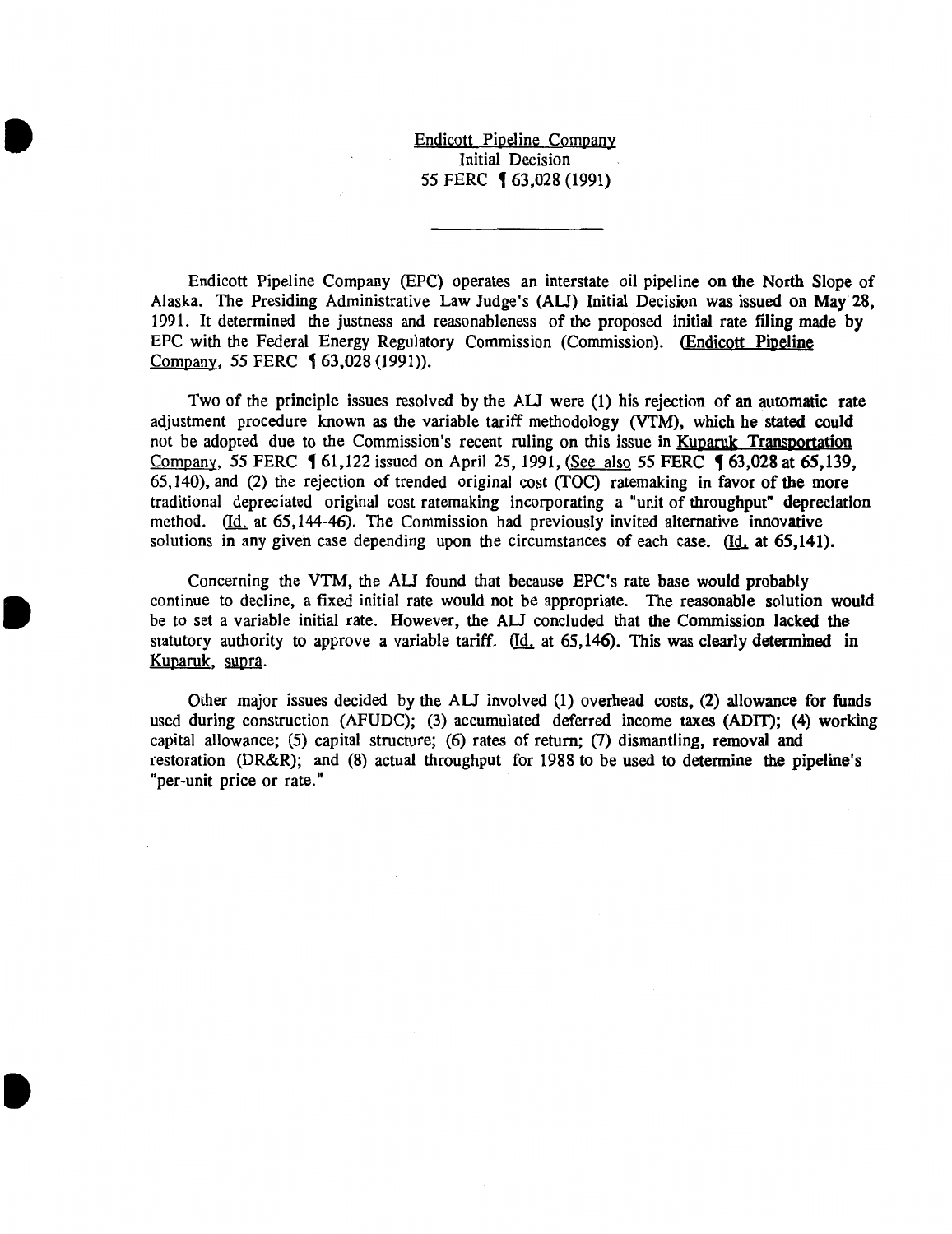Endicott Pipeline Company, Initial Decision Determining Lawfulness of Oil Pipelines Initial Rate *55* FERC , 63,028 (1991).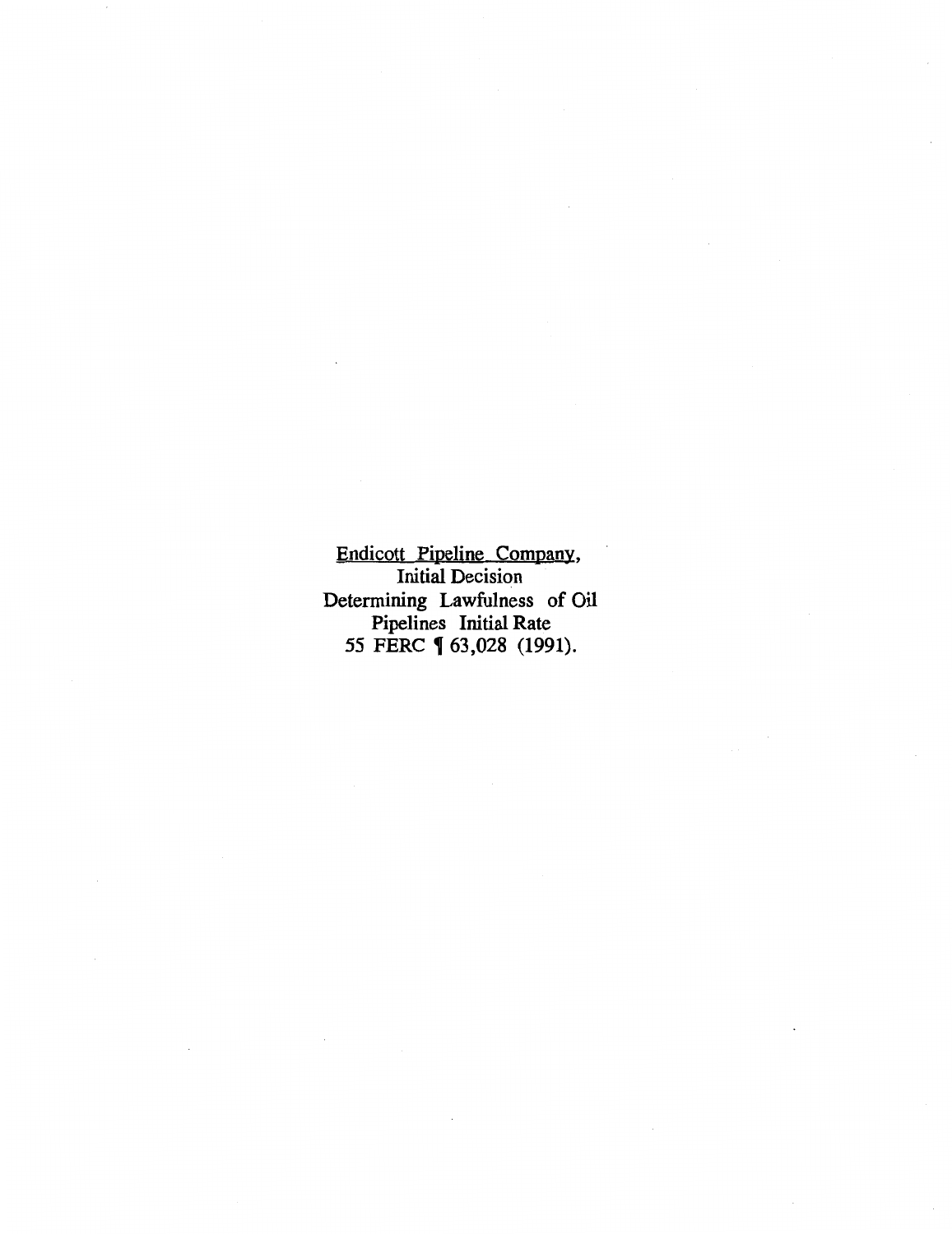# [1f 63,028]

Endicott Pipeline Company, Docket Nos. I887-36-000 and I887-36-001

# Initial Decision Determining Lawfulness of Oil Pipeline's Proposed Initial Rate

# (Issued May 28, 1991)

Raymond M. Zimmet, Presiding Administrative Law Judge.

# *Appearances*

*Frederick G. Wohlschlaeger, Philip R .. Ehrenkranz, Keith R. McCrea, Alan P. Buchmann, James L. Trump, Paul F. Forshay,* and *Julia R. Johnson* for Endicott Pipeline Company.

*Edward]. Twomey, Jade Alice Eaton* and *Richard L. Roberts; Robert H. Loeffler, W. Stephen Smith* and *Jonathan Band;* with whom *Douglas B. Baily* and *Bruce Botelho*  appeared on the briefs, for the State of Alaska.

*William W. Becker* for Arctic Slope Regional Corporation.

*Dennis H. Melvin* and *Arnold H. Meltz,* with whom *William ]. Froehlich* and *Thomas ]. Burgess* appeared on the briefs, for the staff of the Federal Energy Regulatory Commission.

Endicott Pipeline Company (EPC) operates Slope of Alaska. This case is to determine one of the interstate oil pipelines on the North whether the proposed initial rate which EPC whether the proposed initial rate which EPC

1 63,028 Federal Eneru Gulden~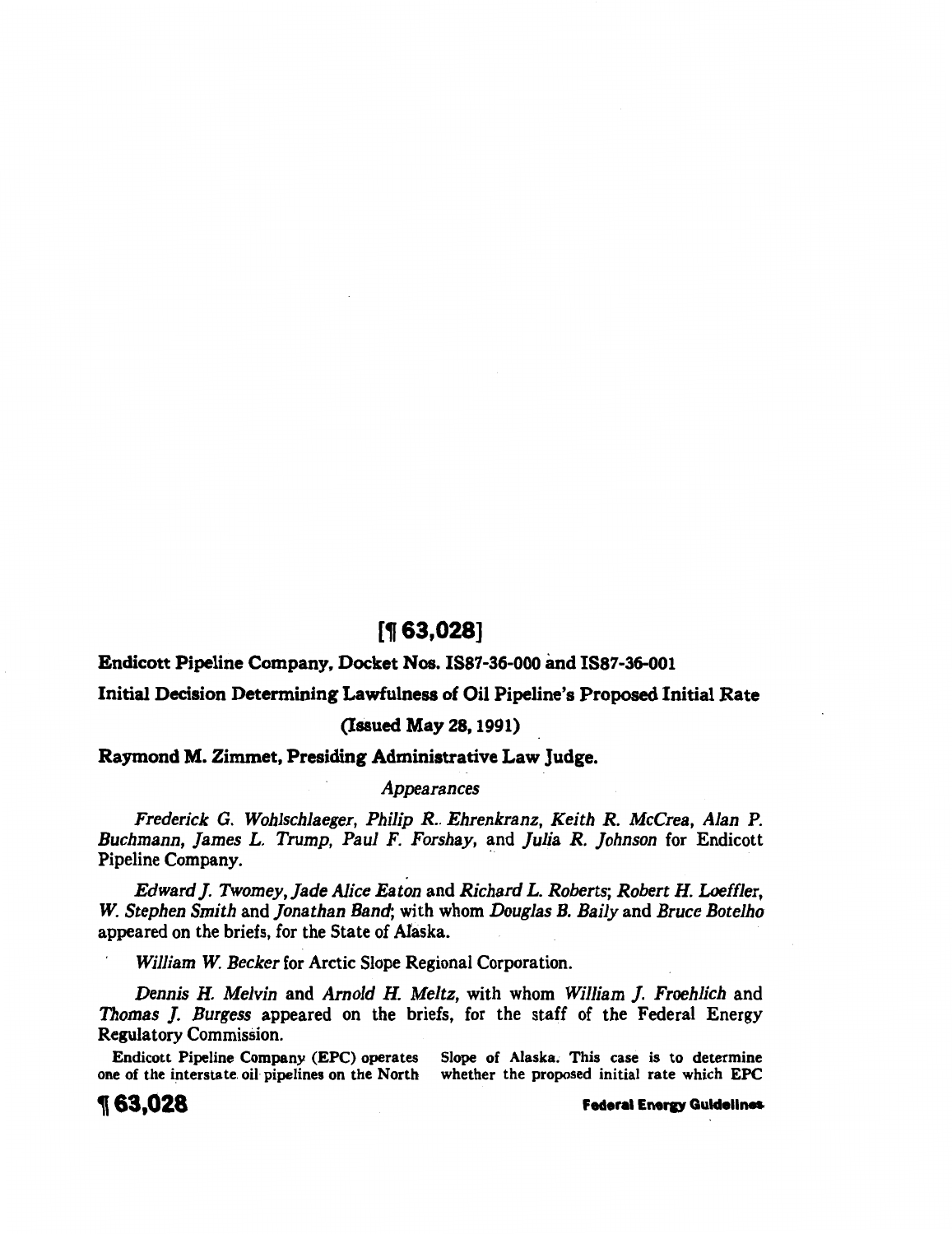has filed with the Federal Energy Regulatory Commission is just and reasonable under sections 15(7) and 15(1) of the Interstate Commerce Act, 49 U.S.C. § § 15(7) and  $15(1)$ .<sup>1</sup>

EPC, a partnership, is owned principally by four major oil companies: The British Petroleum Company p.l.c. (which holds the largest financial interest in the partnership); Exxon Corporation (which holds the next largest interest); Unocal Corporation; and Amoco Corporation (See exhibits 1-0, pp. 3-9; 1-12; 1-13; 1-14; 1-14.1; 1-14.2; Tr. 246-56). The primary task of the 25-mile pipeline is to transport its parents' crude oil, extracted from the Endicott field. located offshore Alaska in the Beaufort Sea, to pump station no. 1 of the main north-south pipeline of the state, the 800-mile Trans Alaska Pipeline System (TAPS).<sup>2</sup> There, the oil, while being commingled with oil extracted from yet other North Slope fields, is moved south to market, which includes the lower 48 states (exhibits- 2-0, pp. 2-8; 2-1 through 2-10; Tr. 196-201; 258).

In early October 1987, EPC began to transport oil from the Endicott field to TAPS, thereby commencing its role as a feeder-pipeline (Tr. 258-59). Transportation started after an employee board of the Commission ( 49 U.S.C. § § 17(2)-(9)), the Oil Pipeline Board, briefly suspended the company's proposed ini~ tial rate of 71 cents per barrel, and then allowed the rate to become effective subject to refund pursuant to section 15(7). *Cf. Trans Alaska Pipeline Rate Cases,* 436 U.S. 631,651, 654-57 (1978) (TAPS).

In setting the proposed rate for hearing, after receiving complaints about the proposal from the State of Alaska and Arctic Slope Regional Corporation (ASRC), another North Slope landowner, the Board found that EPC had not shown the rate to be just and reasona-

<sup>1</sup> The Interstate Commerce Act regulates segments of various modes of interstate surface transportation, including rates of oil pipelines. Although the Interstate Commerce Commission traditionally has administered the Act, Congress transferred jurisdiction from the ICC to the FERC to administer the Act concerning oil pipeline rates beginning October 1, 1977 (42 U.S.C. § § 7172(b) and 7341, together with Exec. Order No. 12,009, 3 C.F.R. at p. 142 (1978)).

About a year after the transfer of jurisdiction, Congress--with the exception of that portion of the Act relating to oil pipelines-recodified or, in some instances, repealed the rest of the Act (Act of October 17, 1978, sections 4(b) and 4(c} (Repeals and Savings Provisions) of Pub. L. No. 95-473, 92 Stat. 1337, 49 U.S.C. § 10101 et seq.). Accordingly, statutory references in this decision are to the "old" Interstate Commerce Act (see generally 49 U.S.C. § § 1-26), not the "new" Act whose sections resemble a zip code (see *generally* 49 U.S.C. § 10101 et seq.). See *also* footnote 9, *infra.* 

might be unjust and unreasonable or otherwise unlawful under the Interstate Commerce Act (Order issued September 30, 1987, at pp. 2-3).

EPC expects to terminate its pipeline operations when production from the Endicott field ceases. Stated somewhat differently, the pipeline is deemed to be a single-asset operation whose service life is tied to oil being produced from the Endicott field (Tr., e.g., 297-98; 365; 730-31; 775).

ble. The Board expressly noted that the rate

The FERC staff has joined with Alaska on many but not all issues to oppose in large part EPC's proposed rate, contending that the rate is too high and needs to be reduced. ASRC, on the other hand, after intervening here has elected to sit quietly on the sidelines playing no active role in the case.

Countering the arguments of Alaska and the staff, EPC asserts that it has acted moderately by keeping its rate down in spite of compelling evidence which would have reasonably allowed it to set the rate even higher.

For the reasons below, it is concluded that EPC has not fully sustained its burden to prove that the proposed rate is just and reasonable.<sup>3</sup> The rate must be lowered. There is also evidence demonstrating that the rate should not be fixed or constant but rather should be variable, so that it is adjusted monthly, in order to prevent EPC from reaping a recurrent unwarranted windfall.

In contrast with a variable rate, a fixed rate ignores the fact that for purposes of calculating a return (one of the major cost-elements of a rate), the dollar amount known as "rate base" is generally declining and will expire altogether insofar as EPC is concerned. In addition, a fixed rate disregards the fact that recovery of another major cost-element, depreciation, has been accelerated and, thus, the cost itself will

<sup>2</sup> Over 98% of the oil extracted from the field and moved by the pipeline is owned by the four parent companies mentioned. The small remainder of the oil extracted from the field and moved by the pipeline is owned by others (exhibit 1-0, p. 6; Tr. 102; 250-51 and 253).

3 Suspension, albeit brief, of EPC's proposed rate achieves the goal of preventing irreparable harm to the public while the Commission considers the lawfulness of the proposal. The foundation for the suspension is the Commission's (or its employee board's) conclusion that the proposal has not been shown to be just and reasonable, and that it may be unjust and unreasonable. Cf. TAPS, supra, 436 U.S. at 652-53. Consequently, the ultimate burden of persuasion rests upon EPC to show that its proposal is just and reasonable.

#### **FERC Reports**

~63,028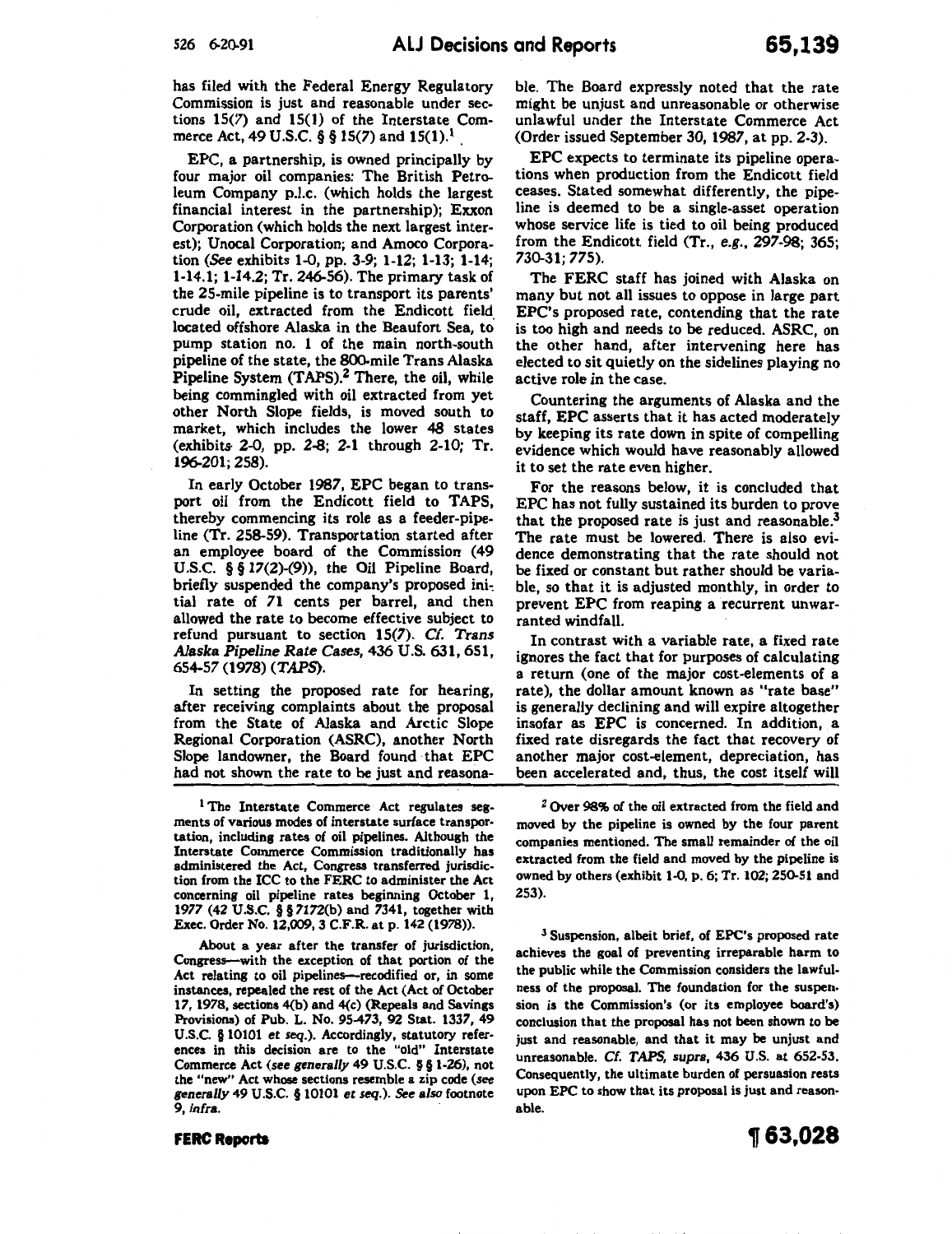decrease more rapidly than it otherwise would due to a methodology which EPC has elected to use. Consequently, a fixed rate in these circumstances will be unduly high because it will necessarily exceed EPC's costs.

EPC argues that even if a fixed rate for the company may be too high, the Commission lacks the power to order the use of a variable cost-tracking tariff while passing upon the lawfulness of the company's proposed initial rate. EPC's argument is not persuasive. Nevertheless, in view of the Commission's recent determination in *Kuparuk Transportation* Co., 55 FERC  $\llbracket 61,122 \rrbracket$  (slip opinion issued April 25, 1991, at pp. 7-12), that the agency does lack the statutory authority, a variable tariff will not be ordered here.

A

In the years since jurisdiction has been trans· ferred to the Commission to administer the Interstate Commerce Act regarding oil pipeline rates (n.1, *supra),* the agency has not addressed a number of questions through rulemaking or adjudication. This regulatory gap not only delays proceedings and increases the issues that need to be decided when an oil pipeline rate case is set for hearing, it invites additional arguments to be advanced which should have long since been laid to rest.

EPC, for example, continues to press its argument that the Interstate Commerce Act is primarily confined to protecting the interests of shippers alone (Initial brief, pp. 3-4). The argument was rejected earlier in this case when ASRC was seeking to intervene (presiding judge's order issued October 22, 1987). EPC revives the argument at this stage as it tries to minimize or block Alaska's opposition to its proposed rate.

Alaska, to be sure, is not a shipper using EPC's service. But the state has a. genuine financial stake in the outcome of this proceeding. As a landowner and taxing authority, Alaska stands to lose revenues (royalties and taxes) if EPC's rate is set unduly high. Under a "netback" methodology, the tariff rate is deducted by each parent company of EPC as a transportation cost in calculating its royalty and tax. payments owed to the state on the oil extracted from the Endicott field (Tr. 102-04).

Because EPC is not an independent pipeline, but instead is jointly owned and controlled by parent company-shippers, the parents actually pay themselves when EPC transports their oil. Thus, with regard to Alaska, the parents have an economic incentive to keep EPC's tariff rate as high as possible (id.). Conversely, because Alaska's revenues hinge upon EPC's tariff rate, the Commission must stay alert to the possibility that the state may be unreasonably trying to set the rate at an unduly low level.

Although EPC suggests that none of these economic questions regarding Alaska should be of concern to the Commission under the Interstate Commerce Act, that is simply not so. The Act certainly covers the interests of carriers and shippers, but it does not stop there. It deals with the "public"-a comprehensive term entailing countless subjects. Among the topics. which the Act addresses are questions affecting labor as well as landowners-taxing authorities like Alaska. See, *e.g., Brotherhood of Maintenance of Way Employees v. United States,* 366 U.S. 169, 170-72 (1961); *TAPS, supra,* 436 U.S. at 635 and nn.6-8, 644, 655; *Exxon Pipeline Co. v. United States, 725* F.2d 1467, 1472 (D.C. Cir. 1984) and at 1486-87 (Wright, J. *concurring).* 

It is, therefore, erroneous for EPC to argue that the Interstate Commerce Act has a different statutory purpose than other statutes which the Commission traditionally has administered, such as the Natural Gas Act or the Federal Power Act. All of these statutes have a common denominator-a congressional edict that the Commission balance the interests of regulated entities with the public.

Moreover, apart from Alaska's interest, the Commission has an independent duty under sections.  $1(5)(a)$ ,  $15(1)$ , and  $15(7)$  of the Interstate. Commerce Act, 49 U.S.C. § §  $1(5)(a)$ , 15(1), and 15(7), to assure that EPC's proposed rate is just and reasonable. It is for that reason, presumably, the staff has taken an active role in this case.

That role has not been made easier by the regulatory gap which exists with regard to oil pipeline rate tariffs. By not requiring oil pipelines to submit detailed cost and. revenue data, based on a specific "test period," which its own regulations compel electric utilities and natural gas companies to present to the Commission while seeking a change in a rate tariff,<sup>4</sup> the Commission slows down the process of evaluating an oil pipeline's proposal and adds to the issues that need to be decided when a proposal is set for hearing.

The point is no different where an initial rate is involved, such as EPC's proposal under review here (18 C.F.R. § 34L57). Compared

*NEPCO Mun. Rate* Comm. *v. FERC, 668* F.2d 1327, 1339 (D.C. Cir. 1981), *cert. denied sub nom., New England* Power Co. *v. FERC,* 457 U.S. 1117 (1982).

I

<sup>4</sup>*Compare* 18 C.F.R. § § 35.13, particularly  $(d)(1)-(5)$ , and 154.63, particularly  $(e)(2)$ , with 18 C.F.R. § §341.2, .9, .54; and see American *Public Power Ass'n v. FERC,* 522 F.2d 142 (D.C. Cir. 1975);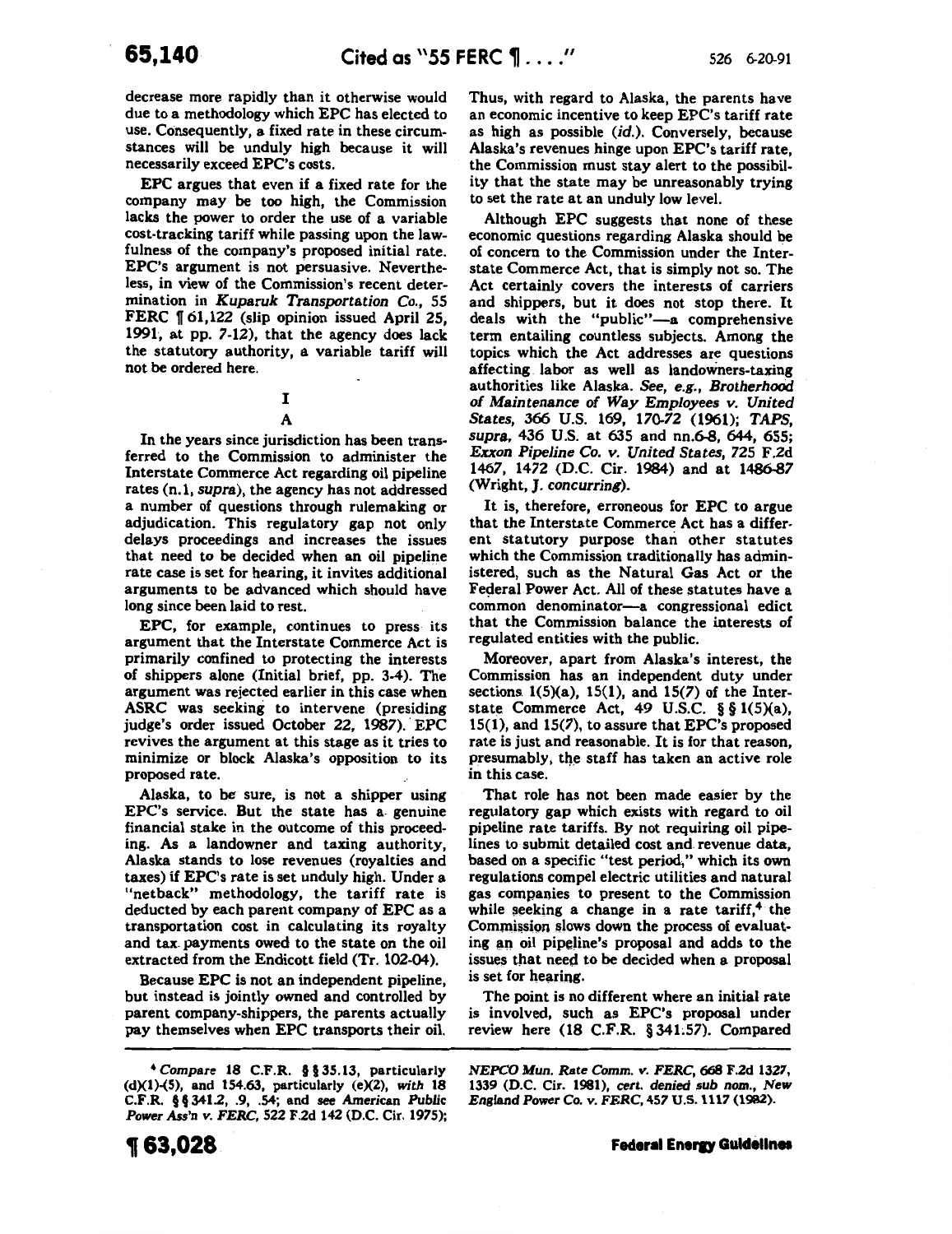with an oil pipeline, an electric utility proposing an initial rate can be required by the Commission to submit "complete cost studies" (18 C.F.R.  $\S 35.12(b)(2)(ii)$ ). Though a natural gas company proposing an initial rate is not subject to such a requirement (18 C.F.R. § 154.62), that is largely because its rate is not judged at the outset under the just and reasonable standard of section 4 or 5 of the Natural Gas Act, 15 U.S.C. § § *717c, 717d.* Rather, given the fact that the initial rate accompanies issuance of a certificate under sections 7(c)-(e) of the Act, 15 U.S.C. § § 717f(c)-(e), the Commission merely determines at the time of certification whether the rate is "in line" with rates for similar service. After service begins pursuant to the certificate, the Commission then is to conduct a thorough evaluation under section 4 or 5 (obtaining in the process all necessary cost and revenue data) to determine that the rate will be just and reasonable. *Cf.,* e.g., *Atlantic Refining* Co. v. *Public Service Comm'n,* 360 U.S. 378, 390-92 (1958)(CATCO); *United Gas Improvement* Co. *v. Callery Properties, Inc.,*  382 U.S. 223, 227-29 (1965); *FPC v.* Sunray *DX Oil* Co., 391 U.S. 9, 36-40 (1968).

No such certification procedure is required for an oil pipeline under the Interstate Commerce Act. The time, therefore, to study the lawfulness of its proposed rate is when the rate is filed with the Commission. Yet, as noted, the Commission's regulations do not require the submission of detailed cost and revenue data based upon a specific test period.

True, after its first effort not to regulate oil pipeline rates with great care was found wanting and in contravention of the Interstate Commerce Act, Farmers Union Cent. Exch., Inc. v. *FERC,* 734 F.2d 1486 (D.C. Cir.), *cert. denied,*  469 U.S. 1034 (1984) *(Farmers Union* II), the Commission has announced some generic costbased guidelines for these rates. See *Williams Pipe Line Co.*, 31 FERC | 61,377 (1985) (Opinion No. 154-B), *reh'g denied in part,* 33 FERC 1f 61,327 (1985) (Opinion No. 154-C). But by no means are the guidelines complete or absolute.

EPC recognizes that the *Williams* guidelines are far from complete, pointing out that where they are "vague or silent" it has attempted to use traditional gas or electric ratemaking principles to support its proposed rate (Initial brief, p. 5). It is also beyond quarrel that the guidelines are not absolute the Commission having left the door open for exceptions to be made to the guidelines.

For example, while adopting "trended original cost" (TOC) as the means to calculate part of the rate base of an oil pipeline (as described

more fully below), the Commission also acknowledged in *Williams* that TOC may present problems especially for new pipelines. Thus, in place of TOC, the Commission invited alternative "innovative solutions" to be presented to it in a given case (31 FERC at p. 61,839 n.22; cf. 31 FERC at pp. 61,833-35). As another example, while seemingly announcing that it would use the actual capital structure of an oil pipeline or its parent for calculating a return (31 FERC at pp. 61,833 and 61,836), the Commission went on to qualify the announcement. It would "allow participants on a case-specific basis to urge the use of some other capital structure" (31 FERC at p. 61,833).

In short, while the D.C. Circuit's *Farmers Union* II decision, *supra,* attempted to provide some guidance to the Commission in evaluating oil pipeline rates under the statutory just and reasonable standard, there are still virtually no ironclad ground rules to be applied. Consequently, when such a proposed rate is set for hearing, the participants have substantial freedom to urge that their respective positions be adopted.

B

To understand the questions to be decided in this case, it is useful first to go over certain cost-based ratemaking principles which should apply to a public utility regardless of whether it is engaged in oil, natural gas, or electric transmission. Then, it helps to discuss briefly where the Commission has attempted to draw a distinction for ratemaking purposes between an oil pipeline, on the one hand, and a natural gas company or electric utility, on the other. This was done in *Williams* (post-Farmers *Union II*) by the agency's adoption of TOC<sup>5</sup> for an oil pipeline, subject to possible exception in a particular case.

Generally, a public utility is permitted to charge its customers on a prospective basis for the ordinary and necessary costs which it anticipates incurring over a definite time period, usually at least a year in length, to provide service to them. The costs, often referred to collectively as a cost of service, consist of the following four components-operating and maintenance expenses (the day-to-day costs of providing service); depreciation (which recovers the debt and equity capital invested in the facilities or plant used to provide service); taxes to be paid, including federal income taxes; and return (which compensates a utility, after taxes have been paid, for such costs as obtaining and making use of the debt and equity capital invested).

made not to overuse these references in order to avoid having the discussion or analysis become too murky.

<sup>5</sup> This case has more than its share of abbreviations or acronyms, such as TOC. An effort will be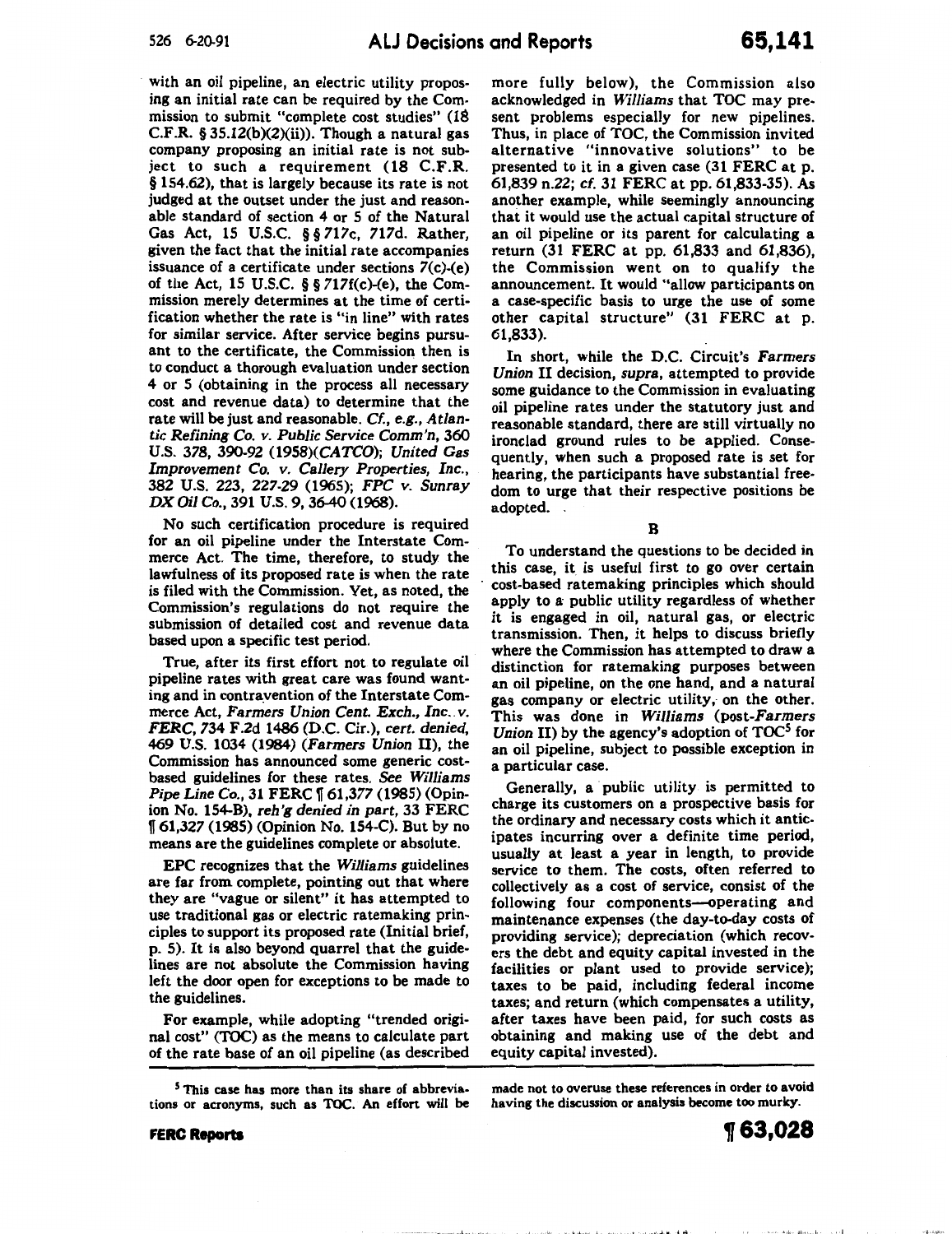Rate base is the dollar figure upon which a public utility is permitted to earn a return. It is this element which the Commission has announced it is prepared to treat differently, in part, insofar as an oil pipeline is concerned, on the one hand, compared to a natural gas company or an electric utility, on the other.

In the case of a natural gas company or an electric utility, rate base consists of the total debt and equity capital invested in plant, minus accumulated depreciation (i.e., the net investment in facilities). At times, rate base is further adjusted upward or downward to account for certain expenditures which the utility/company either incurs presently or will incur in the future.

The debt and equity capital reflected in the rate base of such a utility/company is listed at its original cost. It is original cost, not a future replacement cost, which is recovered from ratepayers through a depreciation charge. As the capital or investment is recovered in this manner, it is deducted concurrently from rate base, dollar-for-dollar.

To determine the return to be allowed, a weighted average rate (composed of the different "nominal" rates of return applying to the debt and equity, preferred and common) is multiplied against the rate base. According to economists, a nominal rate consists of a "real" rate, plus other costs including inflation.

In comparison to the procedure described above, the Commission decided in *Williams* to adopt TOC for an oil pipeline, subject to possible exception in a specific case. As for the debt capital of such a pipeline, it is to be listed in the rate base at its original cost (just as in the case of a natural gas company or an electric utility). It is the equity-portion of an oil pipeline's rate base where TOC comes into play and differs from the traditional approach used for a natural gas company or an electric utility.

For a new oil pipeline, TOC starts with the original cost of the equity. However, rather than multiplying a nominal rate or rates against the original cost-equity (common and, possibly, preferred), TOC separates the real rate from the inflation-portion. The real rate and the inflation-portion are then each multiplied against the equity.

Use of the real rate determines the return which an oil pipeline is permitted to earn or recover currently. Use of the inflation-factor determines the amount to be added to the equity-portion of the rate base annually, which ever-growing amount is to be "capitalized" (i.e., recovery of the amount is to be spread or amortized over the remaining service life of the plant, which can be years). Recovery, through amortization, of the capitalized inflationadjusted amount starts in the first year of operation of the pipeline, thereby causing a concomitant reduction dollar-for-dollar of the equity-portion of the rate base.

Essentially, what happens through the TOC methodology is that depreciation of the original cost-rate base (debt and equity) of a new oil pipeline is not affected. Through a depreciation charge, the original cost will be recovered and, as this is done, will result in a concomitant reduction from rate base, dollar-for-dollar. However, netted against the reduction in rate base (due to depreciation) is the addition to the equity-portion of the rate base (due to TOC) of the capitalized amount for inflation, less the recovery or amortization each year of the inflation-amount.

The net effect of the TOC methodology is that even though over time the rate base of a new oil pipeline will go down and eventually reach zero, assuming there are no capital additions to plant, the equity-portion can go up or down in a given year. The Commission itself illustrated in *Williams* (Opinion No. 154-B), *supra,* how, without considering other possible factors, the equity-portion will go up from year-to-year, at least during the earlier years of an oil pipeline's operations, despite the fact that there are no additions to plant (31 FERC at p. 61,834 and p. 61,839 n.21). Conversely, the equity-portion of the rate base will go down, in the absence of capital additions to plant, when the annual depreciation of original cost-equity capital, together with the annual amortization of the ever-growing inflationadjusted amount, exceed the inflation amount for that year.

In sum, TOC is a deferral methodology whereby ratepayers are assessed, for the return on equity, lower charges in· the earlier years (compared to what the charges would have been if TOC had not been used) and higher charges in the later years of a new oil pipeline's operations. If ratepayers' financial burdens are eased somewhat in the earlier years (through the use of a lower real rate, rather than a higher nominal rate, to determine a return on equity), there is still a major price that they must pay eventually. It will consist of the evergrowing inflation-adjusted amount which is being amortized, plus the deferred return (together with associated income taxes) for that· part of the equity return which had not been collected earlier in rates. Stated another way, over time ratepayers may well pay more than they would have if TOC had not been used, but instead the traditional nominal-rate methodology (which is applied to natural gas companies and electric utilities) had been used.

The Commission adopted TOC for new oil pipelines because of its desire to foster intramodal and intermodal competition to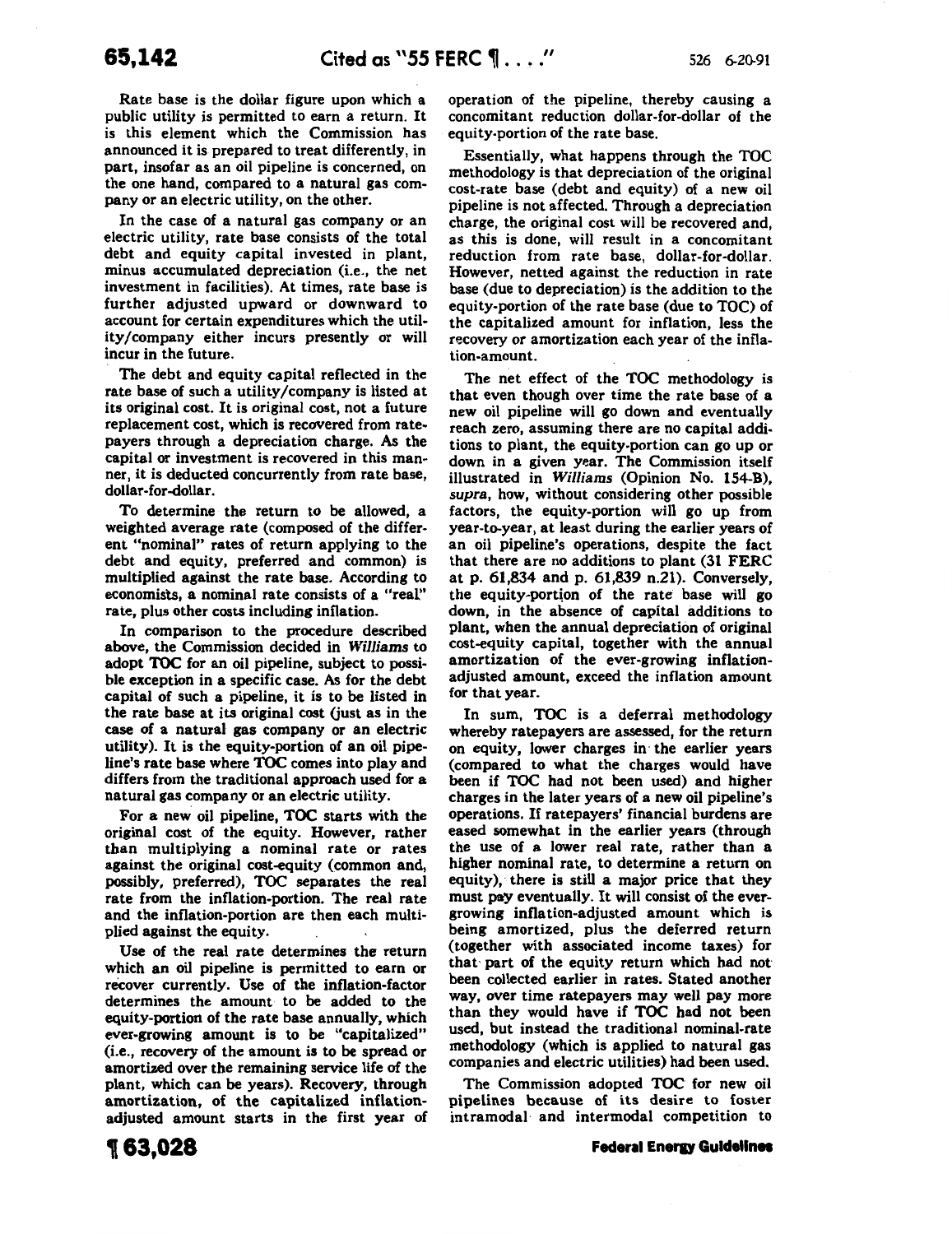transport oil. As the agency viewed the matter in *Williams* (Opinion No. 154-B), *supra,* subject to possible exception in a specific case, TOC mitigates a "front-end load oroblem" for a new oil pipeline by allowing the pipeline to defer to a later time collecting a higher return associated with a large rate base, thereby enabling it to avoid bunching return income in the earlier years so that it can then compete for traffic with older pipelines and other transportation modes whose rate bases are lower (31 FERC at pp. 61,834-35; see *also Farmers Union* II, *supra,* 734 F.Zd at 1516-17).

EPC has proposed using TOC in the case at bar for its initial rate. At the same time, with regard to certain major costs apart from return (such as depreciation), EPC is proposing to use another methodology--called the unit-ofthroughput (UOT), also commonly known as the unit-of-production-which will enable it to recover these costs more rapidly in the earlier years of its operations. The upshot of the UOT methodology is that it front-end loads these costs.

#### c

EPC filed its initial rate tariff with the Commission in the latter part of September 1987, proposing that the tariff become effective 10 days later at the beginning of October 1987. The tariff was filed as the company completed\_ construction of its new feeder-pipeline to transport its parents' crude oil from the offshore Endicott field to TAPS. Most of the pipeline is aboveground; none of it is underwater (Tr. 354; exhibit 2-8).

No cost or revenue data was proffered by EPC with the filing to support the proposed rate of 71 cents per barrel. Such data was first submitted by the company at the direction of the Commission's Oil Pipeline Board after the Board, upon receiving complaints about EPC's filing from Alaska and ASRC, had suspended the rate proposal briefly. The one-day suspension elapsed on October 2, 1987, when the rate became effective subject to refund. (order issued September 30, 1987).

With no regulations specifying a definite test period to be used to measure the justness and reasonableness of its rate, EPC selected calendar year 1988 io project the attendant costs and revenues. According to the company, these yet-to-be-incurred costs and revenues had been budgeted or estimated in 1987 for 1988 (exhibit 4-0, pp. 12-15; exhibit 4-3, Schedule No. **1).** Based upon these estimates, EPC tried to show that by using both the TOC and UOT methodologies its costs would justify a fixed

<sup>6</sup>When Alaska and the staff each filed written testimony and supporting exhibits, information was available only with regard to EPC's actual costs for

**FERC Reports**   $\sim$  10 rate of at least 71 cents per barrel (exhibits 4-2 and 4-3, including exhibits 4-3.1 through 4-3.8; *see also* exhibit 4-0, pp. 14-15).

About a year later, toward the end of 1988, Alaska and the staff each responded to EPC's presentation by focusing upon the company's "actual" costs-i.e., those that had been incurred for 1987 (starting when the pipeline began operations) and those that were then known for 1988.<sup>6</sup> Even some of the actual costs were based upon certain assumptions. Because Alaska and the staff viewed these costs, albeit on somewhat different grounds, as being lower than the costs used by the company to justify its 71-cents rate, each urged that EPC reduce its rate accordingly for 1987 and 1988 (exhibit 12-2.1; see *also* exhibit 12-0, p. 4; exhibits 16-2, Schedule No. 1A; 16-3, Schedule No. 1B; see *also* exhibit 16-1, pp. 5-6).

To determine the rate for the years 1989 and thereafter, the staff proposed using a test yearapproach in part (based upon actual costs for calendar year 1988, as adjusted), which would then be further adjusted for annual changes concerning net investment, throughput (i.e., the volume of oil moving through the pipeline), and tax rates (exhibit 16-1, pp. 6 and 13-16; exhibit 16-3, Schedule No. 1C). Alaska, on the other hand, urged that the rate not be fixed or constant (and, thus, not be based upon a test year-approach), but rather that it be variable to reflect the annual changes regarding all of' EPC's costs.

Alaska. has labeled its proposal to determine. the rate a "variable tariff methodology" (VTM) (exhibit 13-0, pp. 52-57; see *also* exhibits 12-0, p. 4, and 12-2.1). The staff has dubbed its proposal a VTM also, even though its proposal is more qualified or limited than Alaska's. Perhaps Alaska's proposal can be better described as an unlimited VTM, while the staff's proposal can be regarded as a limited VTM.

Alaska also commented upon EPC's efforts to use the TOC and UOT methodologies to justify its rate. While calculating the rate on the basis of TOC, Alaska has expressed concerns about applying TOC here (Initial brief, pp. 3-5). Otherwise, Alaska fully supports use of the UOT methodology for various costs, including depreciation. The staff, on the other hand, only agrees to use UOT for depreciation (see exhibit 1-9, pp. 5-6), not for other costs or expenses to which EPC also has applied the methodology.

Among such other costs are those for dismantling, removal, and restoration (DR&R), which-

the first 9 months of 1988. Estimates were therefore used for the last 3 months of the year (See exhibit 4-6, p. 31).

 $\mathbf{a}$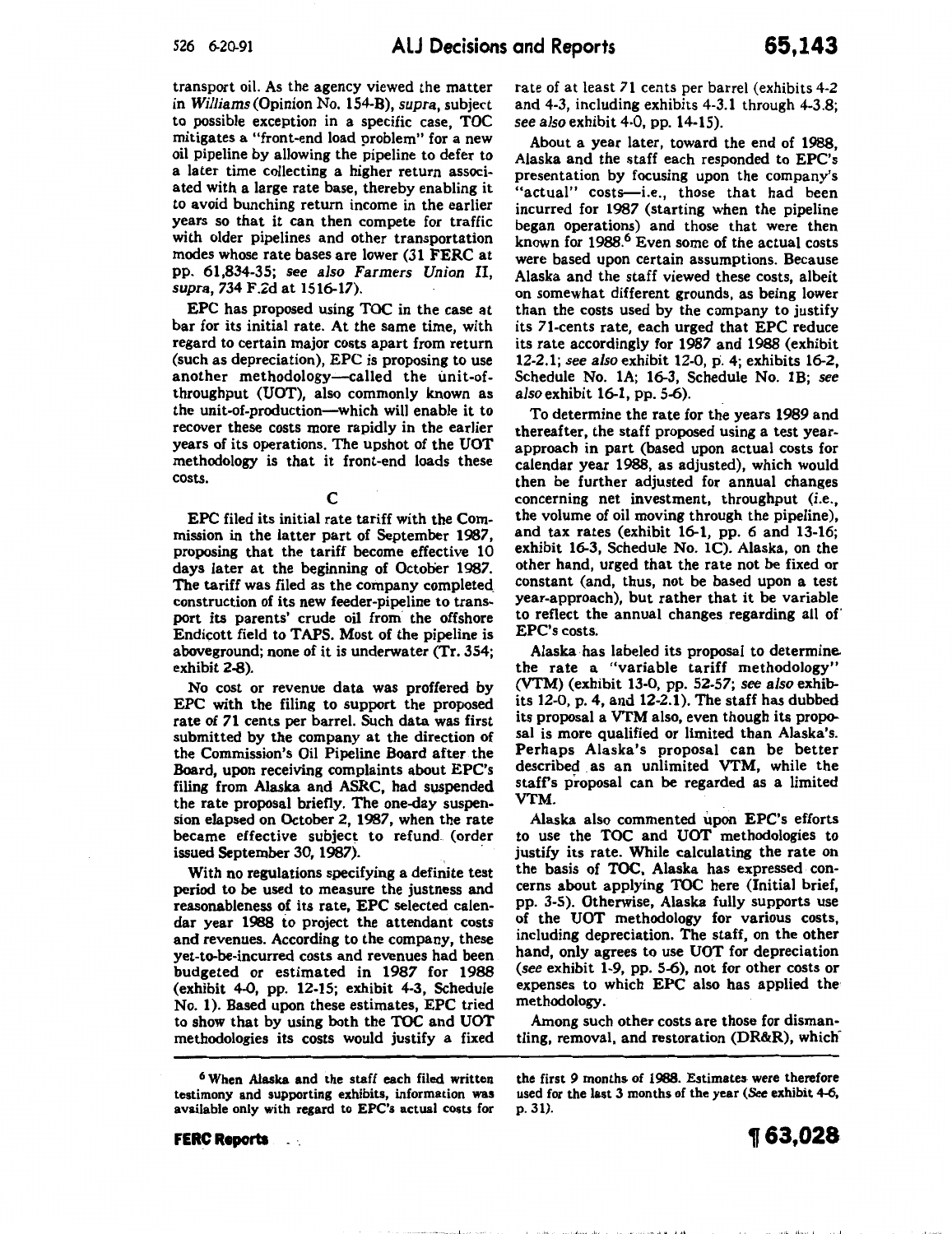EPC expects to incur when the pipeline finally goes out of service and is retired. The staff asserts that these costs (to be described in more detail below) are too contingent and, thus, should not be reflected at all in EPC's rate. In any event, the staff contends that even if the DR&R expenses are to be reflected in the rate, they should not be calculated on a UOT basis (exhibit 20-4, Schedule No. 1; exhibit 16-3, Schedule No. 1C).

In rebuttal to the presentations made by Alaska and the staff, EPC argues that the Commission lacks statutory authority to order the use of a VTM, limited or unlimited, and that in any event such a methodology is not needed here. On the other hand, the company has agreed-subject to certain exceptions and assumptions-to use the actual costs (as compared to the initial estimates) for 1988. As a result, EPC has acknowledged that the overall costs would be lower than its initial estimates (exhibits 4-5.11 and 4-6, pp. 38-39; *compare*  exhibit 4-5, including exhibits 4-5.1 through 4-5.10, *with* exhibit 4-3, including exhibits 4-3.1 through 4-3.8; *see also* presiding judge's order issued June 21, 1989).

# II

#### A

EPC is not the first Alaskan North Slope interstate oil pipeline, though it may be the first to operate offshore. Recently, the Commission issued a decision with regard to another North Slope interstate oil pipeline. *Kuparuk Transportation Co., supra, 55 FERC* 161,122 (1991). Prior to the Commission's decision, conflicting arguments had been advanced here by the parties trying to compare' or distinguish EPC and *Kuparuk.* 

While attention must be paid to the Commission's decision, especially concerning interpretations of law, it is far from clear in what ways EPC and *Kuparuk* are similar or different factually *(see, e.g., EPC's reply brief, p. 18).* Therefore, except where expressly noted, the rulings that follow will deal solely with the specific circumstances of *EPC* given the fact· that *Kuparuk's* relevance to the case at bar is uncertain.

EPC, as noted, has elected to use two costrecovery methodologies-TOC and UOT-to try to justify its proposed fixed rate of 71 cents per· barrel. Even though each methodology deals with different costs, there is an inherent inconsistency in relying upon the two together. In the circumstances of this case, the rational way to handle the inconsistency is to continue to make use of UOT but to discard TOC.

TOC is concerned solely with the equityportion of return. For a new pipeline, it is intended to avoid so-called front-end loading of equity-return costs, associated with a large equity-rate base, by allowing the pipeline to defer to a later time collecting an even higher return allowance. Through this methodology, the Commission believed (as it stated in *Williams)* that a new oil pipeline would be able to avoid bunching equity-return income in the earlier years so that it could compete for traffic with older pipelines and other transportation modes whose rate bases were lower (31 FERC at pp. 61,834-35).

UOT, in comparison to TOC, is not a deferral methodology at all. To the contrary, it accelerates recovery of certain costs in the earlier years of operation of a new pipeline which is to serve, almost exclusively, a recently developed oil reservoir. This is because the cost-recovery is linked to the "production-yield" or so-called production profile of the reservoir.

A reservoir's physical characteristics are such that, whether as a result of natural causes or other production-recovery techniques, larger volumes of oil are extracted in the earlier years than in the later years of the reservoir's life. If a graph were used to illustrate this fact, the production profile would reflect a curve that declines rather substantially after the first few years and then continues on a downward slope throughout the rest of the reservoir's life *(see*  exhibit 2-11).

Because the Endicott pipeline's seryice life is tied to oil being produced from the Endicott field, and inasmuch as there are no storage facilities at the field (Tr. 297-98), oil extracted from the field must move at once through the pipeline-i.e., the unit of throughput tracks the unit of production (exhibit 2-0, pp. 9-13; exhibit 2-11; exhibit 4-4; exhibit 5-0, pp. 3-5; exhibit 5-1, p. 3). Hence, the greater the volumes of oil that are extracted and transported in the earlier years, the greater the amount of costs that can be recovered during that time.

In the case at bar, EPC proposes to apply the UOT methodology to recover a number of costs. Among these are depreciation, DR&R, and certain capitalized items including some relating to federal income taxes and another relating to the amortized deferred return resulting from TOC (exhibits 4-5.4 through 4-5.11; *see also* exhibit 4-4.1). Using the Commission's jargon, UOT front-end loads these costs—the very opposite of what TOC is intended to achieve, albeit with different costs.

There are convincing reasons in this case why the TOC methodology should not be adopted while the UOT methodology should be approved. To begin, the Commission's principal rationale expressed in *Williams* for using TOC-to foster intramodal and intermodal competition to transport oil (31 FERC at pp.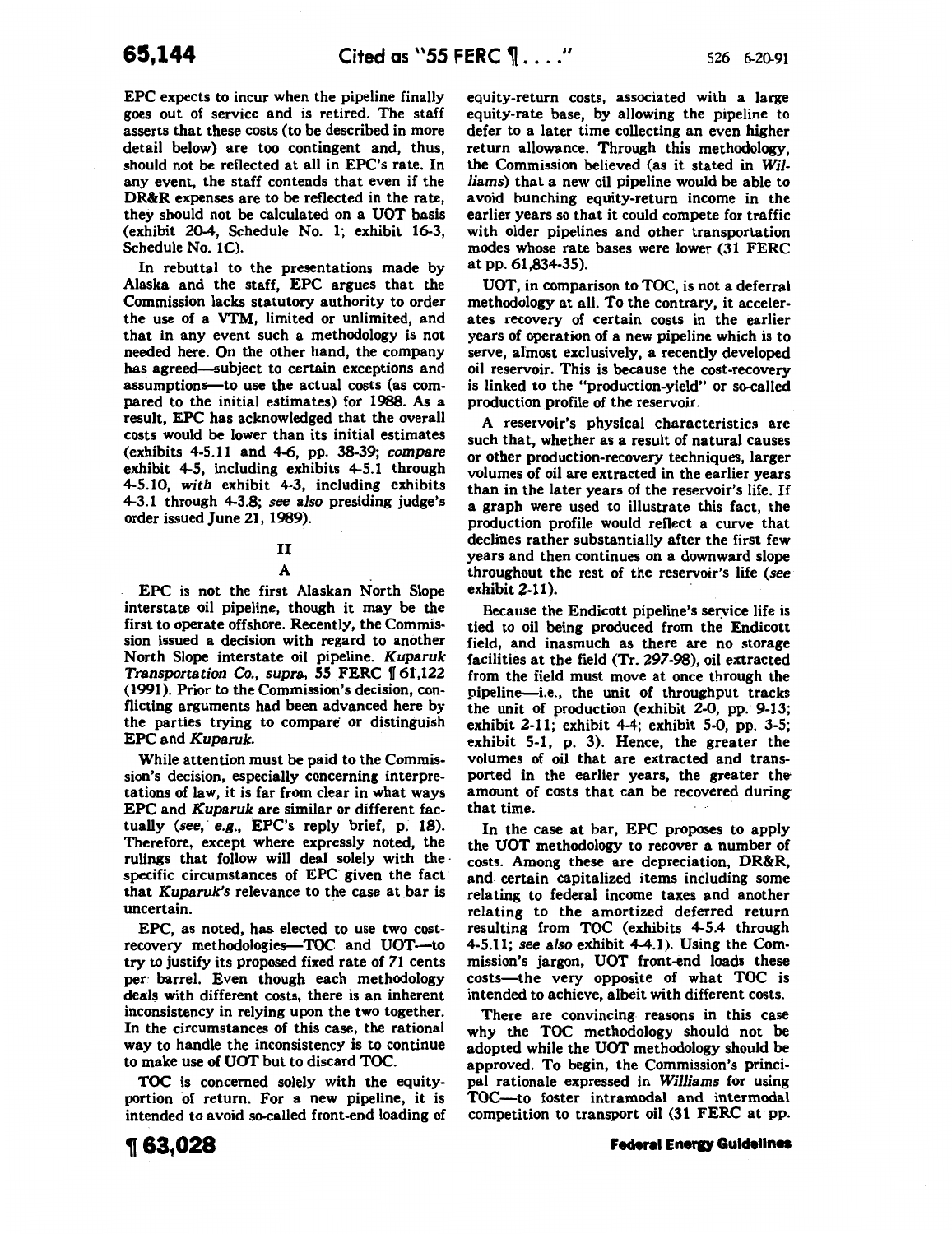61,834-35)-has no relevance in the present case. It is undisputed that but for EPC, there would be no other means to transport oil from the Endicott field. In the context of this particular Alaskan field, transportation-competition is entirely chimerical.

Moreover, in its effort to avoid front-end loading of equity return costs, TOC causes such costs to be imposed in higher amounts on fewer volumes of oil at the back-end, in the waning years of a reservoir's and thus a single-asset pipeline's lives. If such transportation costs were too high, they could well act as a disincentive to produce the remaining volumes of oil in the reservoir. In the context of the Endicott field, it is simply not worth the gamble to the State of Alaska (which stands to enjoy greater tax and royalty revenues from greater production) and presumably EPC's parents (despite their unsupported proposal to apply TOC here) to insist upon the use of a theoretical TOC methodology which could be pernicious by dampening production.

The Commission itself recognized in Wil*liams* that TOC might not be appropriate in every oil pipeline rate case and thus invited alternative solutions to be presented to it in a given case (31 FERC at p. 61,839 n.22). This, it is submitted, is such a case. The reasonable solution is to use so-called depreciated original cost for both debt and equity capital (as is done with natural gas companies and electric utilities), to determine rate base and the respective returns, applying in the process nominal rather than real rates of return.

One of the crucial reasons why TOC should not be adopted here argues conversely· in favor of approving the UOT methodology. That rea son centers on the Commission's role not to erect unnecessary barriers which could discourage efforts to maximize oil production from the Endicott field. Stated more directly, while TOC can deter production in the later years of the· field's life, UOT can help accomplish the opposite result by stimulating such production.

This can come about because in the earlier years of the field's and the pipeline's lives when greater volumes of oil are extracted and thus transported, UOT not only accelerates costrecovery, it also spreads the greater costs over the greater volumes proportionately. Consequently, through this approach UOT helps to assure that in the later years when these same types of costs are lower and are being spread proportionately over less volumes, there is more incentive to continue production until the

remaining volumes of oil have been extracted from the field.

It is hardly surprising that Alaska (exhibit 12-0, pp. 15-17) fully supports EPC's proposal to apply UOT to various costs (exhibits 4-5.4 through 4-5.11; *see also* exhibit 4-4.1; exhibit 5-0, pp. 3-5; Tr., e.g., 730-35). Both the state and EPC's parents can enhance their respective revenues through this methodology. There is good reason to allow them to do so.

The staff, on the other hand, agrees that UOT can be used, but only for depreciation covering the years 1987-1990 (exhibit 1-9, pp. 5-7). While not articulating its views as to whether UOT should be applied to depreciation beginning.with calendar year 1991 (cf. exhibit 1-9, p. 6, paragraph 6), the staff has in fact applied that very methodology for depreciation in its modified test-year cost of service to calculate EPC's future rates (exhibit 16-3, Schedule No. 1C; exhibit 16-6, Schedule Nos. SA-C; *see also* exhibit 19-3).

With regard to EPC's proposal to use UOT for certain other costs, the staff opposes the proposal. Instead, the staff urges the use of a "straight-line" methodology, whereby the same amount of costs would be recovered each year notwithstanding the fact that the costs would be spread over ever-diminishing volumes of oil . extracted and transported in the later years of the Endicott field's and pipeline's lives (exhibit 16-3, Schedule Nos. 1C and 3B.l; exhibit 20-1, p. 15; exhibit 20-4, Schedule No. 1).

The staff's argument concerning which costs should be subject to UOT is neither consistent nor persuasive. Having itself agreed to apply UOT to the largest of these costs, depreciation, not only for 1987-1990 but presumably for 1991 and beyond, the staff has failed to make a convincing showing as to why it would be reasonable to. change to another methodology, straight-line, for each of the smaller, remaining costs (Tr., e.g. 2117~22).

Among these remaining costs is DR&R. When production from the Endicott field terminates, thus causing the Endicott pipeline to shut down permanently, EPC anticipates having to bear substantial costs to dismantle (d) and remove (r) facilities and to restore (r) affected areas. These costs have been estimated by the participants in this case to be \$15 million if 1987 were used as the base year or period<sup>7</sup> (exhibit 1-10, p. 1). EPC's initial rate reflects these estimated DR&R costs, among other items, and accelerates recovery of the estimates by applying UOT.

greater amount in the future, sometime after the year 2000, when the pipeline finally is shut down.

<sup>7</sup>Because of the economic concept known as the time value of money, the dollar equivalent of \$15 million (where 1987 is the base period) will be a much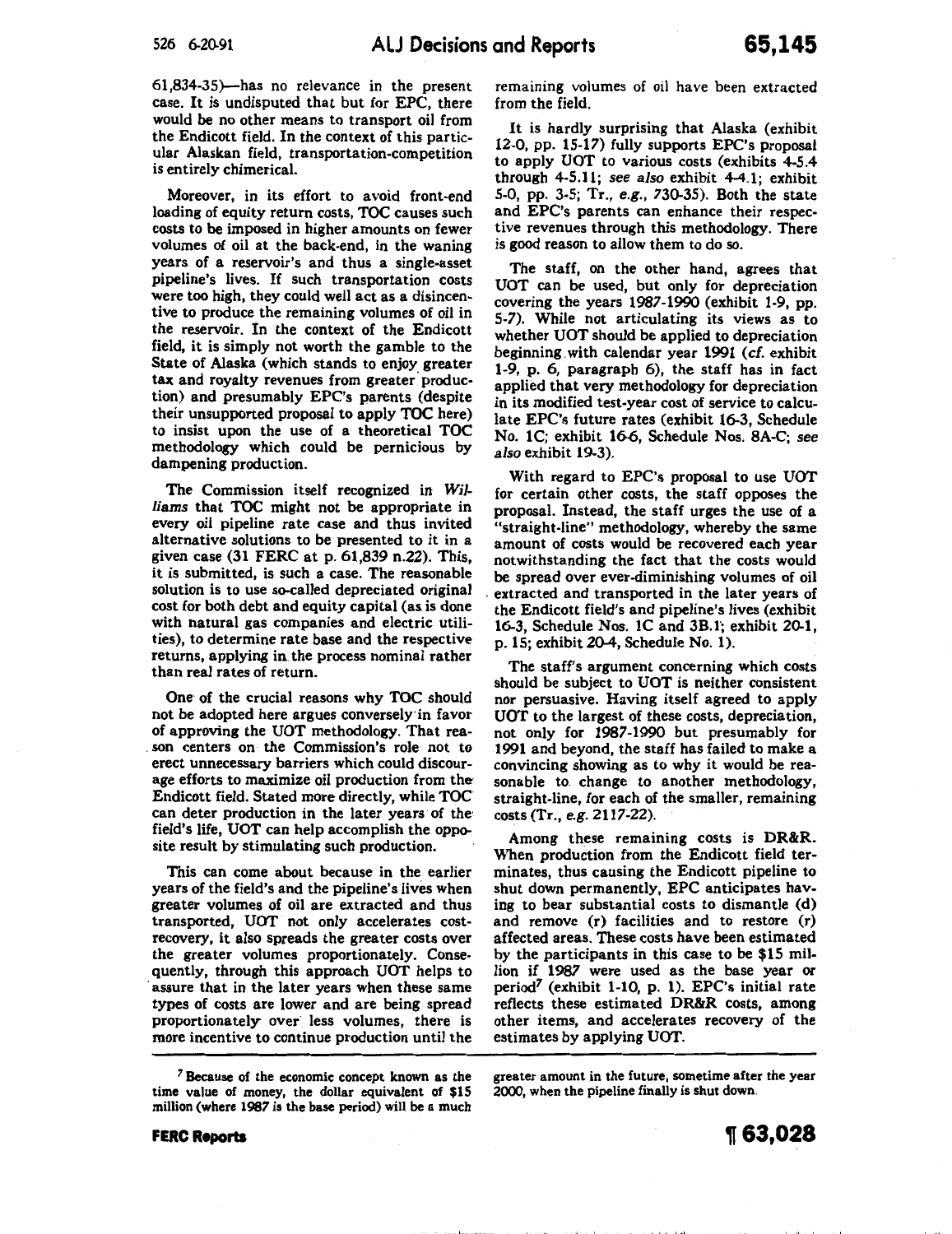The staff takes issue with EPC's treatment of DR&R on a number of grounds, including its use of UOT rather than a straight-line procedure which the staff favors. Only the UOT ground will be considered now. The other grounds assailing EPC's handling of DR&R will be addressed later in this decision.

The staff does not like the fact that UOT accelerates the recovery of DR&R in the earlier years (Tr. 2117-18). But while expressing what it dislikes, the staff chooses to say nothing about other compelling facts.

One is that the acceleration results from the larger volumes of oil produced and transported in the earlier years. At the very least, the larger costs are being spread over the larger volumes, thereby assuring a proportionate distribution of such costs. A second important fact is that in the later years, when these same types of costs are lower, they will be spread proportionately over less volumes, thereby acting as an incentive to continue production until the remaining volumes of oil have been extracted from the Endicott field.

In comparison, the staff's proposed straightline procedure does not accomplish these beneficial goals, and it is hereby rejected. Because the same amount of costs would be recovered each year through straight-line, there would be no proportionate spreading of the costs, especially in the later years when there would be diminishing volumes of oil extracted and transported. Of equal importance, as the costs remain the same despite the fact that the volumes are decreasing, a straight-line methodology (somewhat like TOC) could well act as a disincentive to produce the remaining volumes of oil in the Endicott reservoir.

To summarize, with one exception, EPC is authorized for 1987-1990 as well as 1991 and beyond to apply the UOT methodology to the various costs—depreciation, $8$  DR&R, and certain capitalized items--that it has proposed. The exception is for the amortized deferred return resulting from TOC. Because T0C has been ruled to be unreasonable in the circumstances of this case, there will no longer be such a deferred return.

# B

In view of the fact that EPC is authorized to use the UOT methodology for a number of costs, it follows that while recovery of these costs is accelerated in the earlier years, recovery of these same types of costs will decelerate or slow down in the later years of the Endicott project. In short, recovery of the costs will not be uniform from year-to-year throughout the project's life, but rather will keep on declining over time.

EPC's rate base, in particular, will reflect this downward trend. The company is depreciating debt and equity capital using UOT, which has the concomitant effect of reducing the rate base in the earlier years by the larger (depreciated) amounts dollar-for-dollar. Given the fact that the TOC methodology has been rejected here, there will be no deferred return and thus no possible increase in the equityportion of the rate base due to that methodology.

In addition, EPC is using an even more accelerated depreciation methodology for federal income tax purposes, thereby producing for ratemaking purposes an accumulation of deferred taxes which further reduces (apart from depreciation) the company's rate base (exhibit 4-5.9; exhibit 5-0, pp. 4-8). Then, too, it needs to be remembered that the pipeline is a single-asset operation whose service life is tied to oil being produced from the Endicott field (Tr., e.g., 297-98; 730-31; 775). This means that the possibility of increasing EPC's rate base by investing additional capital in plantwhile it cannot be ruled out altogether (cf. exhibit 13-29)--is nowhere near as great as it would be if the pipeline were serving or proposing to serve multiple oil fields.

In sum, there is a reasonable likelihood that EPC's rate base will continue to decline. Accordingly, there is a reasonable likelihood that the company's so-called return allowance which is reflected in its rate (and calculated by multiplying the rate base by a weighted average rate of return) will continue to decline.

In these circumstances, there is every reason not to set a fixed initial rate for EPC whereby the company would charge the same amount year-after-year even if its costs (as appears likely will occur) keep decreasing. Such a constant rate would not reflect EPC's costs and necessarily would be unduly high because it would exceed the costs. The reasonable solution would be to require the initial rate to be variable, so that it would be adjusted monthly to track the company's costs, in order to prevent EPC from reaping a recurrent unwarranted windfall.

EPC asserts that a variable tariff methodology (VTM), limited or unlimited, is not needed here. But the company spends little time on the point (initial brief, pp. 70-72) and fails to support its assertion. Instead, EPC. primarily argues that the Commission lacks the statutory authority to order the use of such a methodol-

 $\mathcal{L}$ 

<sup>8</sup> See the Oil Pipeline Board's order issued February 6, 1991 in Docket No. 1587-36-001 (54 FERC  $[62,093]$ .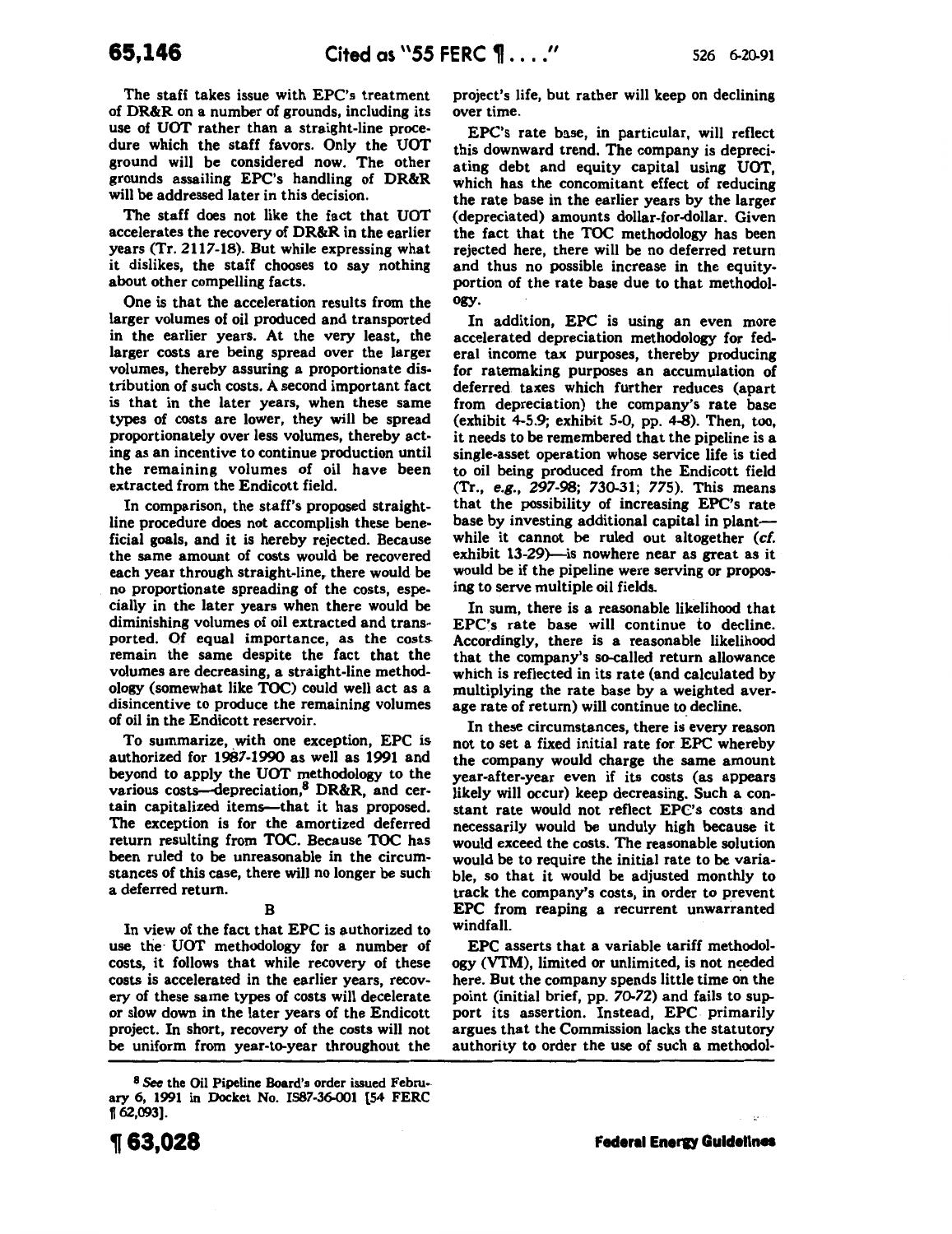ogy over the company's objections, while also questioning how the methodology actually would work.

EPC's argument is unconvincing. After discussing the reasons for this conclusion, this decision outlines how the methodology would work.

Premised upon what it labels its fundamental right to initiate rates, EPC argues that the Commission cannot interfere with this right through the imposition of a cost-tracking tariff (Initial brief, pp. 67-69). To support its argument, EPC rests upon a decision of the D.C. Circuit, *Public Service Comm'n of New York v. FERC, 866 F.2d 487 (1989) (PSCNY),* which the company describes as having addressed "a nearly identical legal issue in an analogous setting under the Natural Gas Act" *(id.,* p. 68).

The argument glosses over the facts of this case, makes an unwarranted assumption, and improperly relies upon *PSCNY* while minimizing the Commission's role in the ratemaking process. To begin, EPC initiated the proposed rate under consideration here, and nothing, even the imposition of a variable cost-tracking tariff, would prevent the company from initiating filing any future proposed rates that it chooses. But any rate proposal of the company is subject to ultimate determination by the Commission for its lawfulness. If the company at times starts the process, the Commission has the final say subject to judicial review.

Moreover, it is essential to keep in mind the facts of this case. What is being reviewed here for its lawfulness is the proposed initial rate of EPC. Though the company has been collecting the rate for years subject to refund, the rate itself has never been approved by the Commission. This fact alone distinguishes the present case from at least two decisions of the D.C. Circuit upon which *PSCNY* relies (866 F.2d at 490-91)-Panhandle *Eastern Pipe Line* Co. *v. FERC,* 613 F.2d 1120 (1979), *cert. denied,* 449 U.S. 889 (1980); *Northern Natural Gas* Co. *v. FERC, 827* F.2d *779* (1987) (en bane).

In *Panhandle* and *Northern Natural,* it was decided that the Commission's power to impose conditions upon rates does not extend to adjusting previously approved rates for services not then pending before the agency in a given proceeding. To hold otherwise, the court reasoned, would blur what was perceived to be the bright line between changing rates when initiated by the Commission upon its own motion or a complainant, on the one hand, or a regulated entity, on the other (613 F.2d at 1129-30; *827*  F.2d at 792-95). The case at bar, in contrast with *Panhandle* and *Northern Natural,* has nothing whatever to do with adjusting rates previously determined to be just and reasonable, let alone with services not pending before the agency in this case.

EPC's argument also rests on the unwarranted assumption that a regulated entity invariably is entitled to the setting of a fixed rate. Grounded upon this proposition, EPC then proceeds to assert that once a fixed rate is established, it must remain in effect until changed under one of two statutory paths. If neither path is followed, according to EPC, the fixed rate cannot be altered and must remain in effect in perpetuity.

The basic error in this thesis is the assumption or claim that a fixed rate always must be used or established, even in the first instance when an initial rate is being determined. Examples abound where the Commission has chosen not to use a fixed rate, but rather has elected to use a variable rate to track some or all costs of a regulated entity.

Natural gas pipelines, for instance, are permitted (without taking action by means of a full-blown rate proceeding) to track or adjust· periodically their largest operating cost  $-$  gas purchased for resale  $-$  through a variable rate, not a fixed rate (18 C.F.R. § § 154.301-.310). So, too, are electric utilities allowed to track or adjust one of their largest costs  $-$  fuel used to generate electricity, or electricity purchased from another entity - through a variable rate, not a fixed rate (18 C.F.R. § 35.14). In fact, the Commission on a number of occasions has approved a variable tariff  $-$  rather than a fixed rate tariff  $-$  which tracks all or almost all costs, not merely one or two selected items. This type of mechanism is often referred to as a cost-of-service tariff or an automatic adjustment or formula rate tariff. See, *e.g., Louisiana Public Service Comm'n v. FERC,* 688 F.2d 357, 360-61 (5th Cir. 1982), *cert. denied,* 460 U.S. 1082 (1983); *Hampshire Gas* Co., 6 FERC W 61,249, at pp. 61,607-08 (1~79); *Maine Yankee Atomic Power* Co., 52 FPC *76, 78* (1974); *Michigan Gas Storage* Co., 5 FPC 965, 97l (1946).

It is of no importance that in each of the cases above the regulated entity: itself sought or consented to the use of a cost-tracking. tariff. The fact is that in each instance a variable tariff, not a fixed rate tariff, was approved and utilized. If the Commission lacked the statutory authority to allow use of a variable tariff, the consent of a regulated entity could not confer such authority upon the agency. Cf., *e.g., Commodity Futures Trading Comm'n v. Schor, 478* U.S. 833, 850-51 (1986); *United States v. Griffin,* 303 U.S. 226,229 (1938).

Indeed, if the Commission's jurisdiction to authorize the use of such a tariff turned on consent, it could lead to unreasonable or incongruous results. A regulated entity likely would

#### **FERC Reports**

~63,028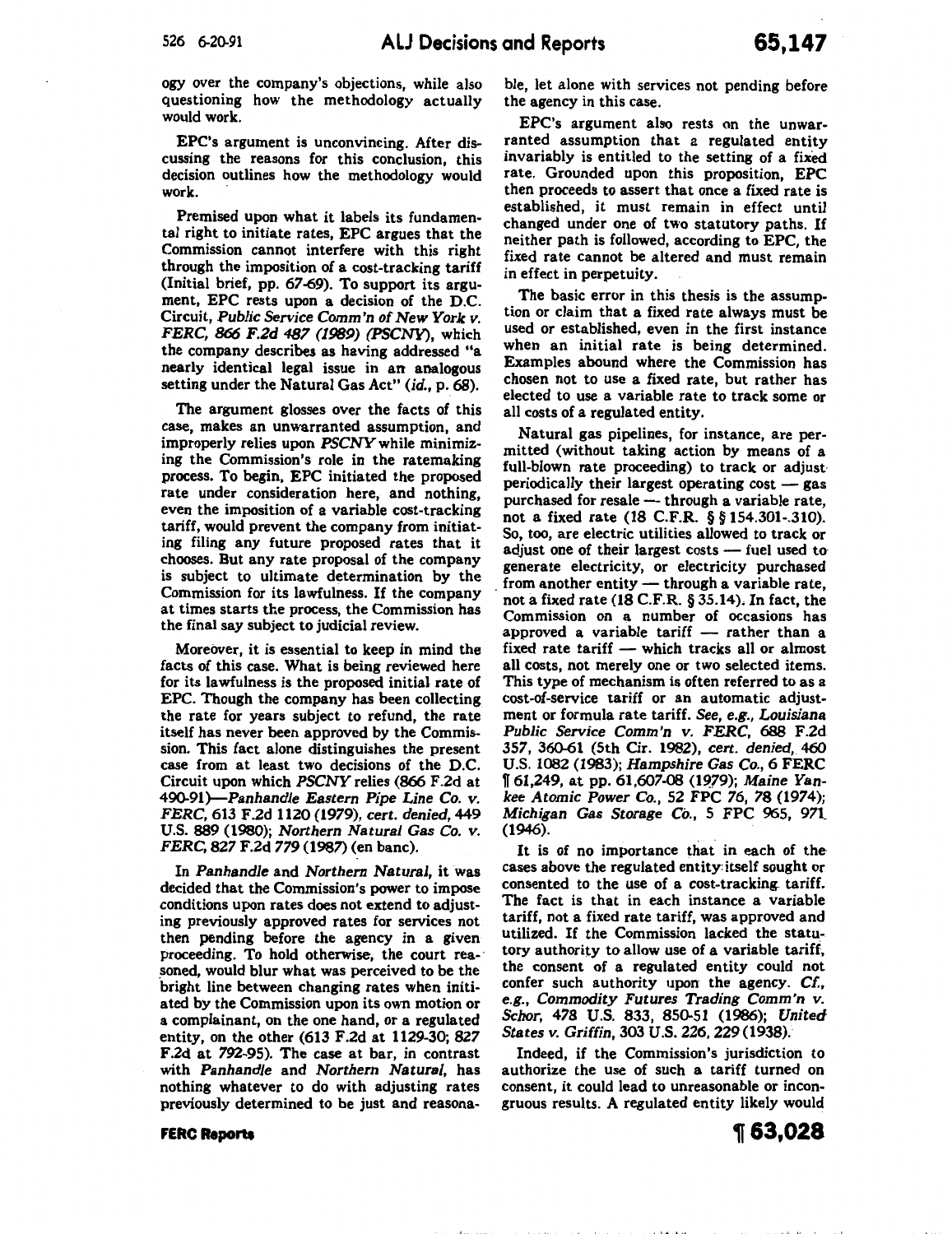assent only when a variable tariff advanced its self interest, which might not necessarily coincide with the public interest. Stacking the deck in this manner to achieve one-sided outcomes is hardly a positive sign of congressional intent concerning an agency's jurisdiction, given the fact Congress usually demands that a regulated company's actions be consistent with the public interest (Cf. EPC's initial brief, p. 69; *PSCNY,* 866 F.2d at 492).

There have been cases prior to this one where the Commission has turned down a proposal to utilize a fixed rate tariff, and ordered instead the use of a variable, cost-tracking tariff. *See, e.g., Seagull Interstate Corp.,* 32 FERC 1f 61,261, at p. 61,618 (1985); *Trunkline Gas Supply Co.,* 9 FPC 721, *729* (1950); *see also Trunkline Gas Co.* v. *FPC,* 247 F.2d 159, 160 (5th Cir. 1957). These cases provide additional support for the fact that, contrary to EPC's assertions and intimations, a fixed rate is not and never has been the one and only way for the Commission to set rates.

Nor is EPC correct in contending that. *PSCNY* controls the outcome of the case at bar. To be sure, the Commission was concerned there  $-$  just as is true here  $-$  with the possibility that a rate might be set too high because of potential declining costs stemming, in whole or in part, from a shrinking rate base (866 F.2d at 489). But in *PSCNY* the Commission eschewed the use of a variable, cost-tracking tariff for the costs at issue  $(Id.)$ . Instead, while approving a fixed rate for the company involved regarding those costs, the agency ordered the company not only to refile its rate every few years, but also to carry the burden to prove that the refiled rate would be just and reasonable (Id.).

Upon review, the court in *PSCNY* - relying upon *Panhandle* and *Northern Natural,* among other cases - concluded that the Commission's order was unlawful because it would improperly shift the burden of proof to the company. Borrowing from *Panhandle* (613 F.2d at 1129), the court found that the compulsory refiling and improper shift would "effectively emascu-

9 Without addressing the Commission's statutory power when an initial rate is proposed, *PSCNY* discussed the two statutory paths to change rates under the Natural Gas Act  $-$  section  $4(e)$  where a regulated entity itself seeks a change and, thus, has the burden of proof, and section 5(a) where the Commission upon its own motion or a complainant seeks a change and, thus, has the burden of proof  $(15 \text{ U.S.C. } § § 717c(e))$ and 717d(a)).

The case at bar involves a proposed initial rate, not a change, under section 15(7) of the Interstate Commerce Act, 49 U.S.C. § 15(7), which also brings into play section  $15(1)$  of the Act, 49 U.S.C. §  $15(1)$ . Section 15(7) provides in part that if a proposed rate late" the statutory path which imposes the burden upon the Commission or a complainant to change an existing, previously approved rate when the regulated company itself is not seeking to change the rate (866 F.2d at 490-92).9

*PSCNY* is inapposite and does not control the outcome of the present case for at least two reasons. First, in *PSCNY* the Commission set or approved a fixed rate which was to be reexamined every few years, subject to a showing by the regulated company that the previously approved rate was still just and reasonable. Here, in comparison, no fixed rate has been set or approved.

As noted, the 71 cents per barrel initial rate which EPC has been charging for a few years has never been approved and is being collected subject to refund. It would be reasonable in the present case, after evaluating the 71 cents rate, not to set a fixed rate even then. Instead, each  $month$   $\longrightarrow$  starting with the first month EPC began charging its rate subject to refund - the rate would be adjusted to reflect any changes in EPC's actual costs.

There is a second reason *PSCNY* is not controlling. The D.C. Circuit in that case did not review for its lawfulness a variable, cost-tracking tariff as would be reasonable to impose here. If it had, the court may have looked with fa:vor upon such a tariff. After all, *PSCNY*  traced its lineage to *Panhandle* (866 F.2d at 490-91). In *Panhandle,* while reversing the Commission's rate condition there imposed to deal with a possible overcharge of costs, the court itself urged the use of a variable costtracking tariff to handle the matter (613 F .2d at 1133; and *see PSCNY,* 866 F.2d at 491).

It is evident that such a variable tariff should be used in the present case. There is a view that this type of tariff minimizes the business risks of the regulated company involved because the company knows that it will recover its costs, including a return element, whether or not it transacts much business or conducts its operations in a costeffective or efficient manner. See, *e.g., Northern Border Pipeline Co., 52 FERC* 161,102, at

subject to that section goes into effect "the Commission may make such order with reference thereto as would be proper in a proceeding initiated after it had become effective [pursuant to section 15(1)]."

Where a change in a rate is sought under the Interstate Commerce Act, section 15(7) again applies (apart from an initial rate) if the change is proposed by a regulated carrier  $-$  thus making 15(7) the counterpart to section 4(e) of the Natural Gas Act. If. a change is sought by the Commission or a complainant, section 15(1) again applies (apart from an initial rate) - thus making  $15(1)$  the counterpart to section 5(a) of the Natural Gas Act.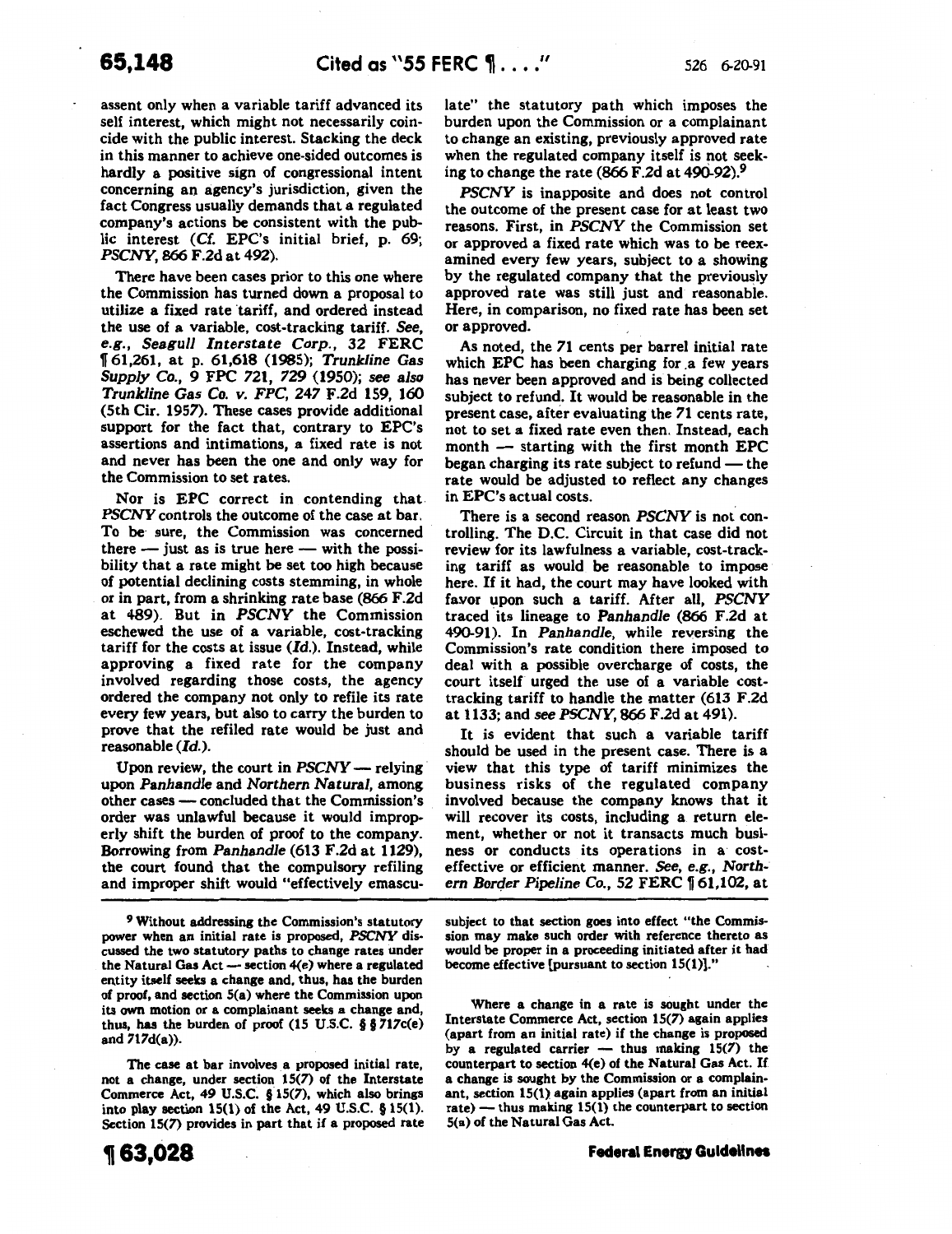p. 61,493 n.7 and p. 61,497 (1990); *Pacific Offshore Pipeline Co., 47 FERC* 161,255, at pp. 61,911-12 (1989).

But these potential negative features of a variable tariff are not present in every case. Even if they were present, the Commission has the necessary statutory tools to handle problems that might arise if a variable tariff were used.

In the present case, for example, a variable tariff would have no effect upon how much business EPC transacts. All of EPC's business, the transportation of oil from the Endicott field, hinges upon the volumes extracted from the field principally by the company's parents. EPC and its parents are interdependent -EPC needs its parents' oil to keep its pipeline operating; the parents need EPC, which operates the only pipeline in the area, to help transport to market their oil extracted from the field.

Because the Endicott project's production and transportation are inextricably tied together and are all in the family, there is no reason to be concerned that a variable tariff somehow might encourage EPC to sit back and not care about transacting enough business. Consequently, there would be no need to consider designing, say, a two-part (demand-commodity) rate that would place EPC at risk to recover some of its costs, such as its return on equity and related income taxes, depending upon how much business it conducted.

There is also the question as to whether EPC would take enough interest to operate in· a costeffective or efficient manner if it were subject to a variable tariff. Through its conditioning. authority under section 15(7) of the Interstate Commerce Act, the Commission has the means to influence a company's actions so that the company at least would think twice before ever deciding to operate like a spendthrift. Here, the appropriate condition would be to. subject to refund (as explained in more detail below) all of the costs recovered by EPC under its variable tariff. Such a condition, tailored to further the public interest, could be attached under section 15(7) because it would be directly related to the Commission's mandate to assure that EPC's initial rate is and remains just and reasonable. *Cf.,* e.g., *TAPS, supra,* 436 U.S. at 653-57; *United States v. Chesapeake* & *Ohio Ry.,* 426 U.S. 500, 509, 513-15 (1978); *see ·also I.C.C. v. American Trucking Ass'ns, 467*  u.s. 354,364-67 (1984).

With the Commission able to deal with any potential negative aspects of a variable tariff, there is no question that such a tariff  $-$  when the alternative is a fixed rate tariff - would be the better choice for the Commission to make insofar as EPC is concerned. It would be preferable to allow EPC to use a variable tariff to track its costs and earn a return, so that the company was given an opportunity to be made whole, than to set a fixed rate which likely would enable EPC to receive an undue windfall by overcharging year-after-year as its costs decline. The problem of a constantly overstated fixed rate would not be effectively remedied by holding out the possibility that complaints seeking reparations could be filed. These afterthe-fact actions, which would have to be pressed repeatedly, even if successful always would accomplish too little too late, and would never cure the inherent problem of an overstated rate as costs kept declining.

Nor would there be any sound reason to adopt the staff's suggestion that.a limited variable tariff be used. The staff recommends adjusting only three items: "net investment" (most but not all of the components that make up rate base); throughput; and federal and state income tax rates. With the exception of depreciation, as noted above, other costs to be reflected in the rate would not be adjusted, according to the staff, but would remain the same until EPC sought to change its rate if the costs were rising (exhibit 16-1, pp. 13-16; staff's initial brief, pp. 70-72).

This proposed limited methodology is hardly the most direct or least complex way to handle . EPC's costs. By picking some but not all of the. costs to be adjusted, the staff's approach sets up an arbitrary two-tier system by failing to articulate a standard to determine which costs are or are not to be subject to automatic adjustment.

Moreover, the staff would adjust all major cost categories with the exception of operating and maintenance expenses. This means that approximately *.,,75* percent of EPC's total annual costs, as calculated by the staff, would be automatically adjusted (exhibit 16-3, Schedule Nos. 1B and 1C). The staff has given no reason why it has excluded from this variable methodology the remaining costs, about 25 percent.

There is another element, fairness to EPC, which enters the picture under the staff's proposal to pick and choose costs. Operating and maintenance expenses, in particular, tend to be affected by inflation, likely resuliing in an upward spiral of such costs. If the other major cost categories were trending downward, as appears likely, and were therefore causing the rate to be adjusted downward, there would be no persuasive reason to deny EPC the opportunity at the same time to adjust its rate in the other direction if its operating and maintenance expenses were rising.

It would be unnecessary and unfair to compel EPC to file for repeated rate increases

### **FERC Reports**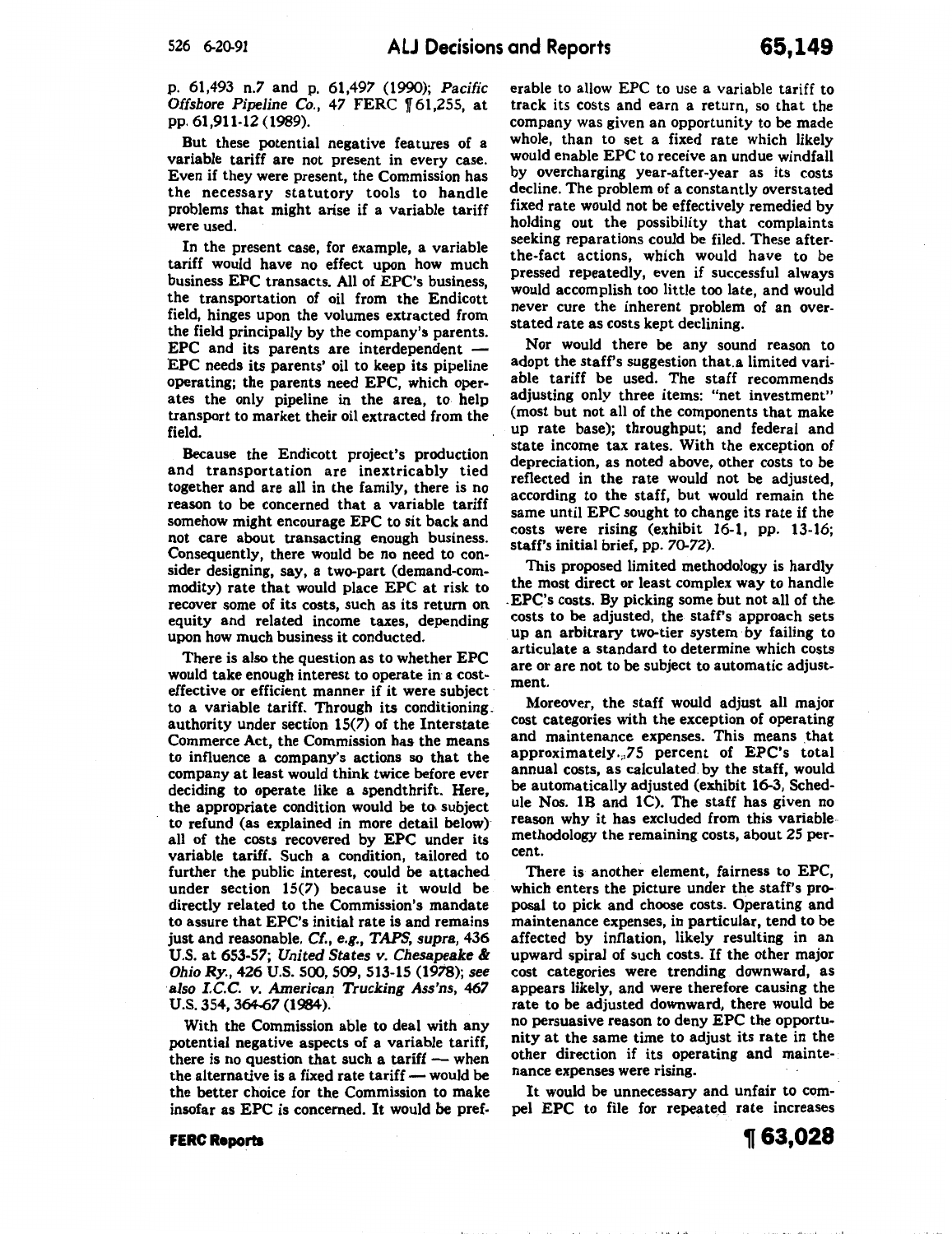dealing with a relatively small proportion, about 25 percent, of its overall costs. The staff's proposed limited methodology is rejected.

The better approach to handle all of EPC's costs, as well as its throughput, would be to prescribe the use of an unlimited variable methodology. All of these items would be adjusted monthly, thereby likely changing EPC's rate each month. None of this information would be filed with the Commission at the time of the monthly adjustments. Instead, EPC would file with the Commission annually, at the end of April, a written report covering the most recent calendar year showing for each month of that year, first, its estimated costs and throughput, and, second, its actual costs and throughput.<sup>10</sup>

A condition would be attached to EPC's monthly variable rate which would make the rate, as noted, subject to refund. The only other obligation imposed upon EPC would be the requirement that it file an annual report, as described above, at the end of each April. Based upon information gleaned from the report, anyone questioning or challenging the variable rate would have the burden to prove that the rate was not just and reasonable. If the burden were carried, however, EPC would pay refunds with interest, as calculated in accordance with the way that the Commission computes interest for other purposes (See, e.g., 18 C.F.R. § 154.305(h)(4) and Commission Docket No. *RM77-22, FERC Statutes* & *Regulations, Regulations Preambles* 1977-1981 at 1f 1f 30,083, 30,099, 30,121, and *FERC Statutes and Regulations, Regulations Preambles*  1982-1985 at || 30,412).

That the variable rate would be subject to refund would not make it a suspended rate in any sense. Consequently, there would be no basis to support any notion that the refund condition somehow placed a burden upon EPC

10 With one exception, the first month for the future (as described *infra),* each month's rate would consist of two elements: one, an estimate of the costs and throughput for the immediately preceding month; and two, an adjustment mechanism known as a "trueup" to harmonize a prior month's estimate with the actual costs and throughput for that month (which generally results in a surcharge or refund). Because the actual costs and throughput are usually known within two months after the month has passed, each month's true-up would deal with the month that occurred two months earlier.

Consequently, if EPC filed its annual report for the most recent calendar year showing its monthly estimates of costs and throughput, as well as its actual costs and throughput for each of those months, it would use, say, its February bill to show its January estimate and its March bill to show the actual figures for that January.

to prove that the rate was just and reasonable. So long as EPC continued to use a variable rate, the burden would remain on others to prove that the rate was not just and reasonable.

A refund condition would be prescribed here pursuant to section 15(7) while determining that EPC's proposed initial rate  $-$  which itself is being collected subject to refund  $-$  must be variable, not fixed, in order for the rate to be just and reasonable. The Commission, as noted, has ample authority to attach such a condition to the rate. *TAPS, supra,* 436 U.S. at *653-57; Chesapeake* & *Ohio Ry., supra* 426 U.S. at 509, 513-15; *see also American Trucking Ass'ns, supra, 467* U.S. at *364-67; cf. Texaco, Inc. v. FPC*, 290 F.2d 149, 154-56 (5th Cir. 1961). The need for the condition would be to nudge EPC, if it were adjusting its rate automatically each month knowing that it had a green light to pass through the costs it incurred, to try to hold down its costs by operating in an efficient manner.11

EPC would deal with the past and the future regarding its variable rate. The past would cover the period from October 2, 1987, when EPC's proposed initial rate became effective subject to refund, until the end of the month in which a final order was issued in this case. The future would start with the first day of the next month after a final order was issued.

For the past, EPC would compare its actual costs, calculated in accordance with the findings of this decision, with the total revenues received for that period based upon the 71 cents per barrel-initial rate. If the revenues exceeded the costs, EPC would pay a refund within 90 days after the end of the month in which a final order was issued in this case. On the other hand, if the costs exceeded the revenues, EPC would· charge for this difference within the same 90-day period. Through a socalled compliance filing made. with the Com-

<sup>11</sup> A refund can be ordered by the Commission not only where a rate has been suspended subject to refund, but in other instances as well. One example would be where there is a violation of a tariff on file with the agency  $-$  such as where a rate is charged which differs from the one listed in the tariff, or where an attempt is made to charge ratepayers for costs not covered by the tariff. Cf. Arkansas Louisiana Gas Co.. v. *Hall,* 453 U.S. 571, *576-78* (1981); *T.I.M.E. Inc. v. United* States, 359 U.S. 464, 473 (1959); *Lowden v. Simonds-Shields-Lonsdale Grain* Co., 306 U.S. 516, 520-21 (1939).

As another example, a refund can also be ordered if, after a refund condition has been imposed to protect the public interest, a showing has been made that a rate (albeit not suspended) is not just and reasonable. *Cf. Texaco,* supra, 290 F 2d at 154-56.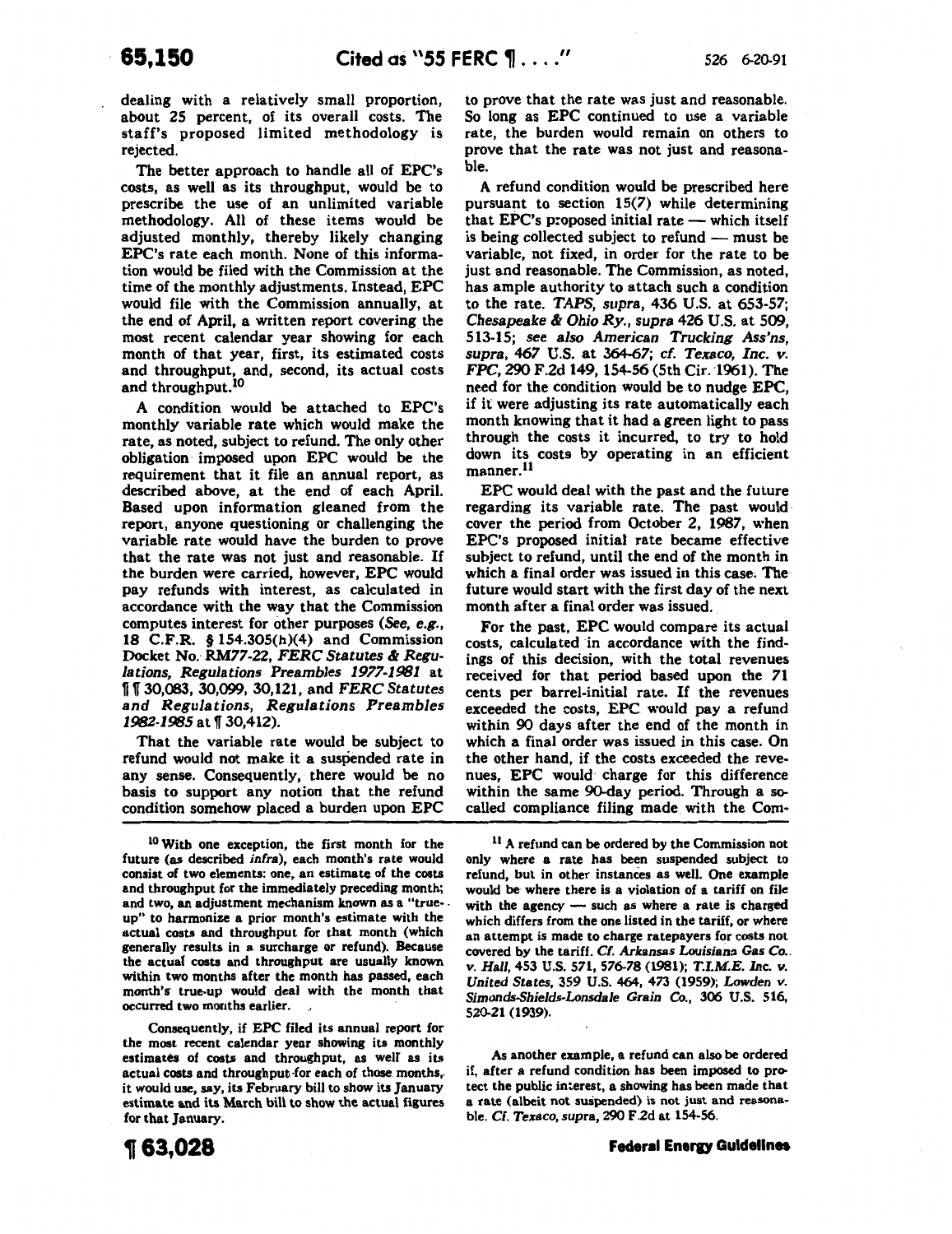mission within the same 90-day period, EPC would show in detail, with supporting workpapers, the calculations for the above determination.

For the future, EPC would bill for the first month in the second month. This bill would be the only one with a single element, an estimate of the costs and throughput for the previous month. Thereafter, for each succeeding month, the bill would consist of two elements: one, an estimate of the costs and throughput for the immediately preceding month; and two, a trueup relating to the month that occurred two months earlier (See footnote 10, supra).

If a variable tariff were ordered to be used here, EPC would adjust its rate monthly in conformity with the procedure outlined above. However, in view of the Commission's recent determination in *Kuparuk, supra,* that the agency lacks the power to order the use of such a tariff, EPC is not required to use a variable tariff in the case at bar.

c

A number of cost questions remain to be decided in three areas. The first area. involves EPC's rate base. Most of the questions relate to whether or not the rate base, which in all reasonable likelihood will continue to decline (as explained above), needs to be reduced even more for various reasons. In addition, given the reasonable likelihood of an ever-declining rate base, another question concerns determining the appropriate juncture to price or assess the rate base. Whatever its dollar amount at that point in time, the rate base would then be multiplied against a weighted average rate of return on the debt and equity capital in order to calculate a so-called return allowance to be reflected in EPC's rate.

The second area deals more directly with EPC's return allowance. The allowance is affected in part by EPC's capital structure (i.e., the debt-equity ratio) and the rate of return to be allowed on the company's longterm debt and common equity capital. Questions concerning these subjects have to be resolved.

The third area which needs to be addressed concerns some of EPC's expenses, present or . future, as well as the company's throughput that are reflected in its current rate. In particular, there are various questions concerning DR&R, apart from the issue decided above regarding whether to apply the UOT methodology to recover these costs. So long as a variable tariff is not ordered to be used here, there are a few other matters which will have to be decided.

1. Rate Base

Alaska and the staff contend, albeit for different reasons, that EPC's rate base should be lowered. The company disputes these contentions.

(a) Overhead costs, also known as indirect costs, cannot be attributed directly to a specific activity, facility, or piece of hardware (Tr., e.g., 536). Alaska, but not the staff, contends that about \$2.9 million of the Endicott project's overhead costs have been improperly included in EPC's rate base.

According to Alaska, about \$2.5 million of this total should have been assigned to the project's production function, not its transportation or pipeline function, in accordance with an allocation process or arrangement which the Endicott partners had worked out for costs shared by the production and transportation functions. Alaska goes on to argue that the remaining balance, about \$.4 million, deals with the project's oil wells and, thus, also should have been assigned to the production function, rather than the transportation function. Alaska's arguments are rejected.

With regard to the \$2.5 million, Alaska advances a rather labored, esoteric argument. The argument seems to boil down to an assertion that the Endicott partners have irrevocably bound themselves by a "completion agreement," especially exhibit B appended thereto (exhibit  $1-4$ ), to assign overhead costs to the transportation function in accordance with "conceptual ratios/formulas" (Initial brief, p. 36) which cannot be changed and which are contained in two underlying documents: pipeline allocation tables (exhibit 3-16) and a facilities description paper (exhibit  $13-2.2$ ).

Contrary to Alaska's assertion, the completion agreement does not indicate in any way that the partners have locked themselves into unalterable ratios/formulas spelled out in the documents mentioned to assign overhead costs. In fact, the agreement specifically recognizes that the partners have preserved their rights to question and perhaps change, among other matters, the assignment of costs to ·the production or transportation functions (exhibit 1-4, pp. 7-9).

The fact that one of the underlying documents, the facilities description paper, states that it is referenced in the completion agreement and serves as the basis to divide or assign costs between the production and transportation functions (exhibit 13-2.2, p. i (Bates No; 00052)) is not inconsistent with the findings above. That a document is the foundation of an agreement scarcely means that conclusive weight must be given to the document in all instances or that no other data may be relevant. to construe the agreement.

'I• I 'I

**FERC Reports** 

**1f 63,028**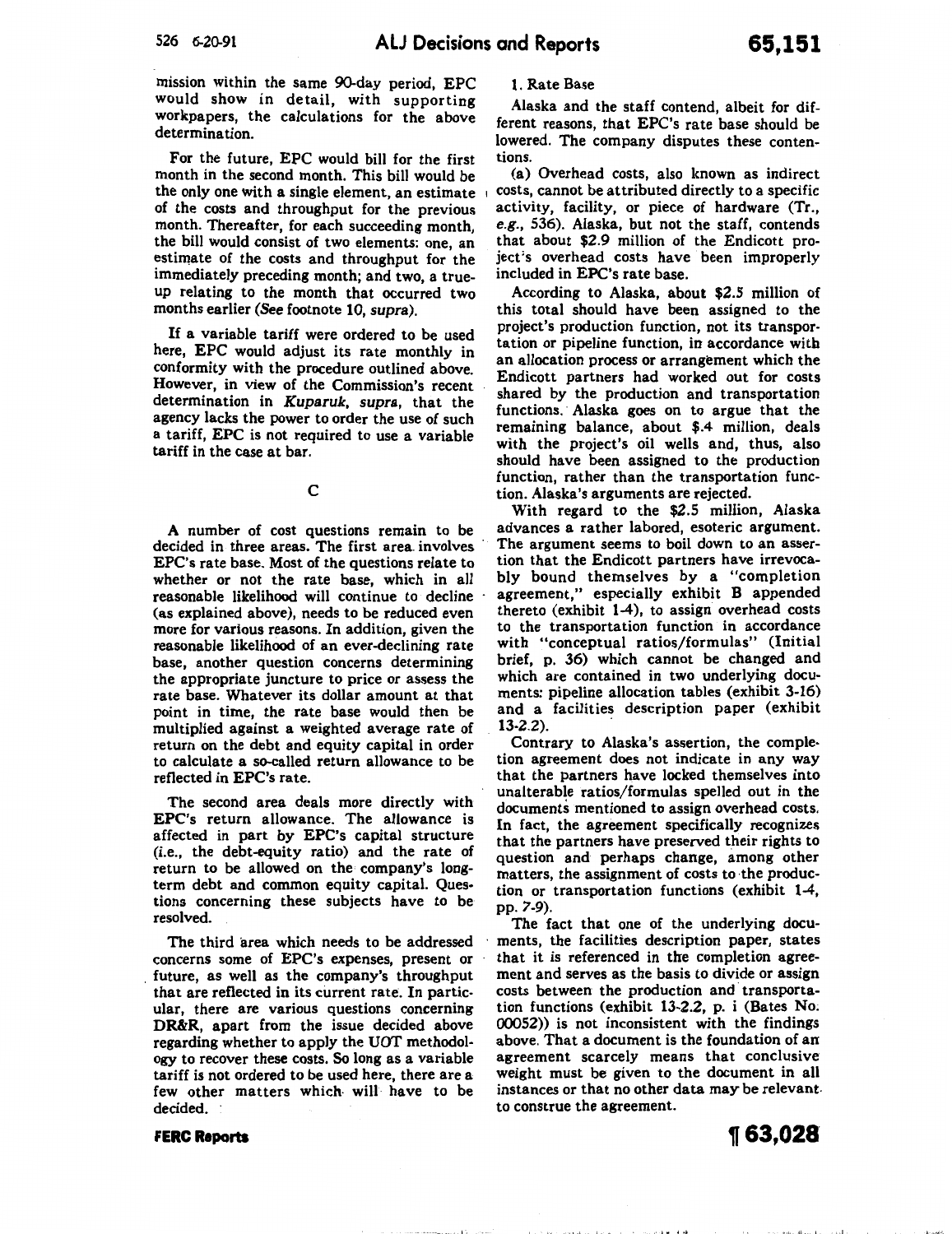EPC states, and there is no reason to question the fact, that yet another document known as the project allocation table (exhibit 13-10) also has been used by the Endicott partners to assign overhead costs to the production and transportation functions. Though Alaska asserts that the partners never formally adopted this document, it has failed to show why that inaction was critical or how, in fact, the partners ever formally adopted the other two documents and made them conclusive.

Far more important is the fact that the Endicott partners were dealing for years, during the preconstruction and construction stages, with estimated costs which could affect the allocations between the production and transportation functions. Once actual costs were known, and a harder look was given as to which costs should be assigned to which function, it is not surprising that some adjustments had to be made.

For example, EPC points out that while the earlier documents had assigned certain general engineering and management overhead costs to the transportation function, the Endicott partners later discovered that it was error to have included such costs. Thus, through the project allocation table the error was corrected, resulting in an adjusted reduction to EPC's rate base of about \$1.1 million (exhibit 3-11, at pp. 11-13).

On the other hand, EPC indicates that the partners also discovered the earlier documents failed to assign certain overhead costs associated with North Slope craft manhours to the transportation function. When this omission was corrected through the later project allocation table, it caused an adjusted increase to EPC's rate base of about \$3.7 million (exhibit· 3-11, at pp. 13-18). The *\$3.7* million increase, offset against the \$1.1 million reduction noted above, plus two other adjusted reductions to the rate base of about \$.1 million, resulted in a· net addition to EPC's rate base of about \$2.5 million (exhibit 13-5).

There is no rational basis to prohibit EPC from adjusting its rate base upward by the \$2.5 million. The Endicott partners, after all, at earlier stages had estimated the capital costs of the pipeline to be substantially above the actual, final costs of about *\$55.7* million (exhibit 3-0, p. 9; exhibit 3-10; exhibit 4-0, p. 5). Certainly, Alaska has given no indication that it wants EPC to be using the earlier, higher cost estimates to determine the company's rate base. Consequently, there is no sound reason to lock EPC into cost-allocation estimates to assign overhead costs.

With regard to the remaining balance of about \$.4 million, which deals with general engineering and management overhead costs,

Alaska claims that this amount is related to the Endicott oil wells and, thus, none of it should have been assigned to the project's transportation function (exhibit 13-0, pp. 37-43). EPC, on the other hand, states that out of the total costs covering the project's general engineering and management overhead, almost 96% has been assigned to the production function (whether or not it specifically relates to the wells), and only the remainder of about 4% has been assigned to the transportation function (exhibit 3-11, pp. 21-22; *see also* exhibit 3-10).

By not challenging or refuting EPC's statement, Alaska has failed to show that the Endicott partners should have assigned even more of these overhead costs to the production function. There is no reasonable ground to remove the \$.4 million from EPC's rate base.

(b) Environmental monitoring obligations have been imposed upon the offshore Endicott project by the U.S. Army Corps of Engineers (exhibit 2-20). The Endicott partners have divided these costs, about 78%-22%, between the production and transportation functions, respectively (exhibit 3-11, pp. 26-28). The staff, but not Alaska, challenges this allocation, claiming that too many environmental costs have been assigned to the transportation function. A more appropriate division of the costs, according to the staff, would be about 89% for production, 11% for transportation (exhibit 18-1, pp. 11-14; exhibit 18-8).

The staff's argument would have the effect of lowering EPC's rate base as well as the operating and maintenance expenses to be reflected in the company's rate. Prior to the commencement of EPC's operations, the project's environmental monitoring costs were capitalized by the Endicott partners  $-$  i.e., costrecovery was deferred and spread over a number of years. Thus, these costs have been included in EPC's rate base (exhibit 3-11, p. 26). The staff's argument would effectively reduce the rate base by about *\$700,000* (Com*pare* exhibit 3-11, p. 26, *with* exhibit 16-1, p. 10).

After EPC's operations began, the partners elected' to expense rather than to capitalize the environmental costs (exhibit 3-11, p. 26). Thus, beginning with October 1987 the costs have been recovered immediately, presumably through monthly billings. For 1988 alone, the staff's argument would effectively reduce EPC's environmental expenses and, consequently, its rate by about *\$765,000 (Compare*  exhibit 3-11, p. 26, *with* exhibit 16-1, p. 10, and exhibit 16-2, Schedule No. 1B).

For the reasons that follow, the staff's argument is rejected. EPC can continue to divide the project's environmental monitoring costs between the production and transportation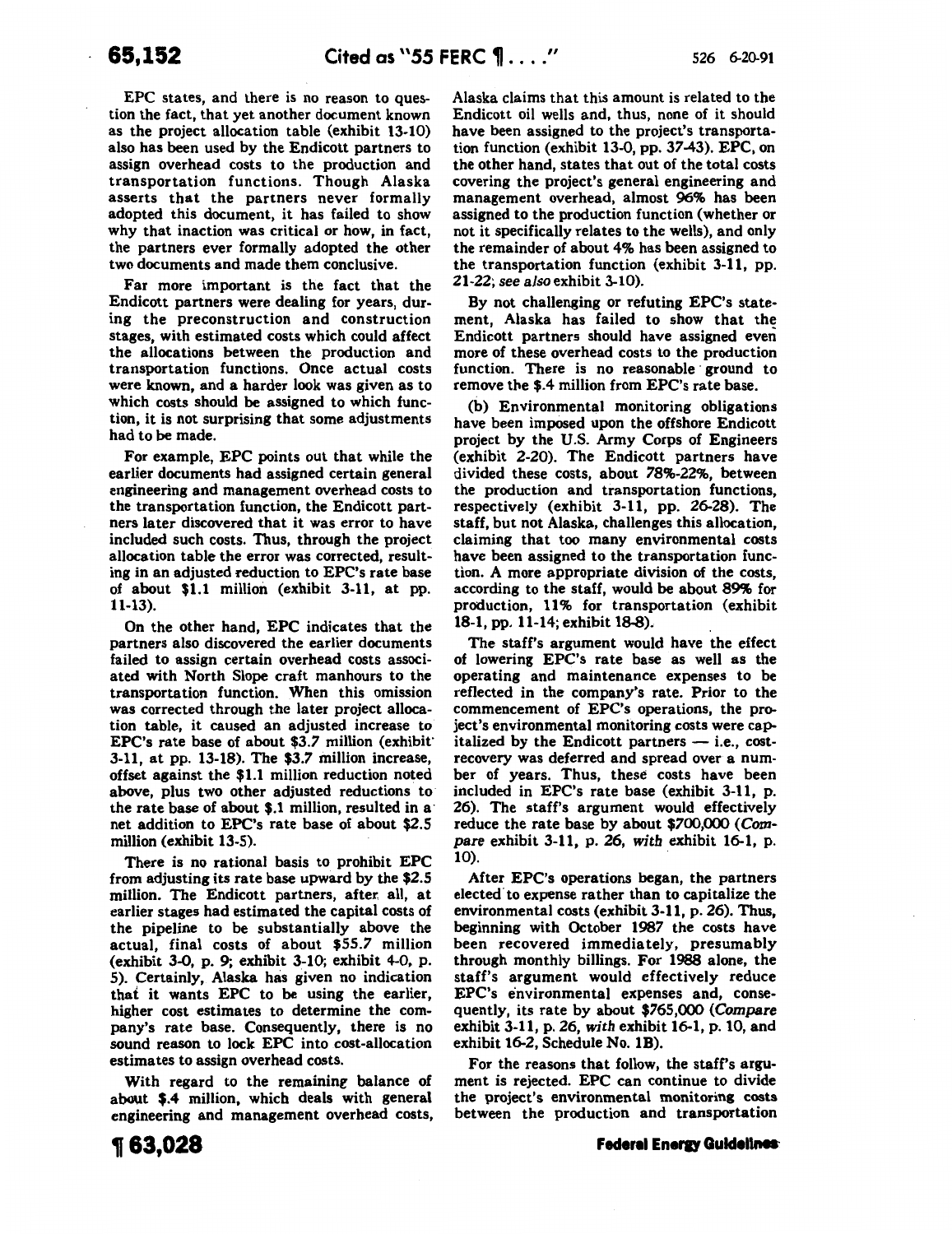functions by using the same ratio that it has been applying.

As an offshore venture, the Endicott project consists of various manmade facilities, including two production islands and two causeways. One causeway runs perpendicular between the shore and an interconnection point with the second causeway, which links the two islands (See Fig. 2 appended to exhibit 2-20). The causeways have been built with gravel.

The Endicott partners and the staff agree that the gravel costs should be the basis used to allocate the environmental costs. But to determine EPC's share, the partners limit the costs to those associated with the first causeway only, between· the shore and the interconnection point with the second causeway (exhibit 3-11, p. 26). The staff, on the other hand, includes not only those costs, but the gravel costs associated with the second inter-island causeway as well (exhibit 18-1, p. 13).

The reason that the partners take a more limited approach is because they claim that the first causeway is the primary basis for the environmental monitoring costs. According to the partners, if this causeway running perpendicular to the shore had no breaks or breaches in it, a dead-end effect would be produced which would cause an adverse environmental impact upon water circulation, chemistry, and fish passage in the Beaufort Sea. Consequentiy, the Corps of Engineers ordered two breaches- $200$  and  $500$  feet in length, respectively  $-$  to be made in this causeway, while reserving the power to order a more lengthy breach to be added in the same causeway at a later time, depending upon the effectiveness of the first two breaches in mitigating the environmental concerns (exhibit 3-11, pp. 27-28; Tr., e.g., 340-41)

The staff does not dispute Endicott's statement that the first causeway is the primary reason for the project's environmental monitoring costs. Instead, the staff focuses on the fact that the Corps of Engineers is concerned about the Endicott project's environmental impact upon a broad study area sweeping well beyond the project itself to the west, east, and north (exhibit 2-20, p. 3, and Figure 2 appended; exhibit 18-1, pp. 12-13). Consequently, the staff contends that it is appropriate to include the gravel costs associated not only with the first causeway, but with the second causeway as well, to determine an allocation ratio for EPC's share of the environmental monitoring  $costs$   $(id.)$ 

The staff's argument proves too much. An examination of the environmental study area

**FERC Reporta** 

shows, for example, that it even covers Prudhoe Bay, which contains massive oil reservoirs dependent upon TAPS for transportation. *TAPS, supra,* 436 U.S. at 634. The staff has neither shown nor even suggested that the Endicott partners are to be financially responsible for any environmental impact upon Prudhoe Bay despite its being part of the Endicott study area.

The Endicott partners have made enough of a showing to establish that the first causeway, between the shore and the interconnection point with the second inter-island causeway, is in fact the primary cause for the environmental monitoring costs being incurred by the Endicott project. There is, consequently, a reasonable basis to adopt the partners' method, rather than the staff's proposed method, to allocate the costs between the production and transportation functions. Endicott's method is far from arbitrary, as can be seen by the fact that more than three-fourths of the environmental costs are still assigned to the production , function. The ratio that Endicott is to continue to use is 21.89% for transportation.

(c) During the construction period of a project like an interstate oil pipeline, there is usually no current charge to ratepayers for the associated costs. Once service begins, these preoperational costs are included in rate base and a charge starts to be assessed for them.<sup>12</sup>

. Among the pre-operational costs is an "allowance for funds used during construction." (AFUDC). This represents a return allowance which accrues or accumulates on the debt and equity capital used during construction.

Alaska contends that EPC's AFUDC, as now reflected in the company's rate base, is too high for various reasons. The staff joins EPC with regard to one of these reasons, sides with Alaska as to another reason, while quarreling with both the state and EPC concerning two other reasons. It is concluded that EPC must reduce its rate base because of its treatment of AFUDC.

Construction of the Endicott pipeline began in 1985 before EPC was formally created. When EPC was later established in 1986 and charged with the task of both completing construction and operating the pipeline, it paid in December 1986 about \$31 million to the parent which had borne these pre-operational costs. Included in the \$31 million-total was an item, labeled interest, of about \$1.6 million for the carrying charges on the funds expended during construction prior to the transfer of responsibility from the parent to EPC (exhibit 3-7).

will include a depreciation-component to recover the debt and equity capital invested.

T 63.028

<sup>&</sup>lt;sup>12</sup> The charge will include a return allowance or the rate base's outstanding balance. The charge also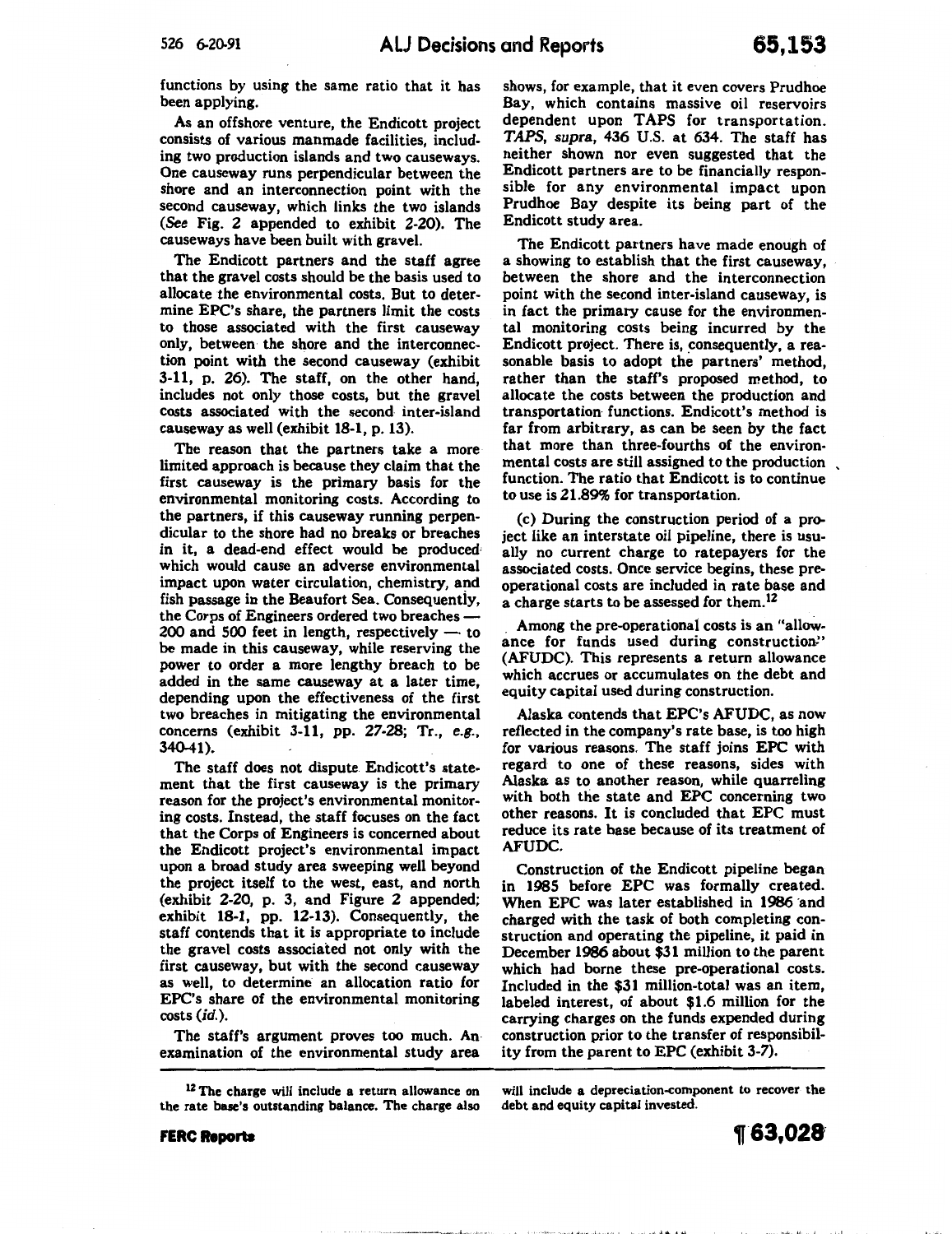It is that \$1.6 million in carrying charges which Alaska contends should have been treated as AFUDC. EPC does not refute Alaska's argument. Nevertheless, after first limiting the AFUDC amount as Alaska has done (exhibit 3-7; Tr. 2058-62), EPC later revised its approach and increased the amount to about \$2.98 million (exhibit 4-4.7). It did so by piggybacking on a technique used by the staff, which technique  $-$  albeit not producing quite as high a number as EPC's revision  $$ still inflates the company's AFUDC (exhibit 19-2; Tr. 2060-62).

Even though the staff claims that it has used the same technique in other oil pipeline cases  $-$  i.e., igno. the actual carrying charges paid by an affec<sup>+</sup> company and substitute a hypothetical nu  $\mathfrak{f}$   $\mathfrak{r}$  —, it has failed to prove that the higher,  $\alpha$  pothetical substitute is reasonable. Where a company has incurred actual costs, it is far better to use those costs for ratemaking purposes. EPC should not benefit from a hypothetical approach that has not been shown to be sound, In addition, the company is to use the actual date paid, not an. earlier "cash call" date, to calculate its AFUDC (Tr. 2063-64 ).

There is a second reason why EPC's AFUDC is too high. EPC treats the AFUDC as though it compounds monthly (exhibit 4-4.7). Alaska and the staff, on the other hand, treat the AFUDC as though it compounds semiannually only, thereby producing a lower AFUDC amount than EPC's calculation (exhibit 12-0, p. 14; exhibit 19-1, p. 6).

The compounding methodology used by Alaska and the staff is correct. The Commission has been using the semiannual approach for years to calculate AFUDC with regard to other regulated entities, and EPC has failed to explain why an oil pipeline should be treated differently (See *57* FPC~. 612, *reh'g denied,*  59 FPC 1340, 1344-45 (1977); Tr. 594).

In view of the fact that a TOC methodology has been rejected in this case, there is no need to address a couple of other AFUDC issues which Alaska has raised (Initial brief, p. 45 n.156). The final AFUDC amount is, of course, dependent upon. such questions as the appropriate debt-equity ratio for EPC and the reasonable rate of return to be allowed on the company's common equity capital. It is here where the staff quarrels with both EPC and Alaska. These questions will be resolved below.

(d) EPC agrees with Alaska and the staff that its rate base needs to be reduced because of an account known as "accumulated deferred income taxes" (ADIT). However, for part of 1987 (beginning in October when the Endicott pipeline went into service) extending into part of 1988; there is a disagreement as to whether

the reduction should have been for a larger amount or balance, as Alaska and the staff contend, or only part of that amount, as EPC asserts. Alaska's and the staff's position is sustained.

As a partnership, EPC itself does not pay income taxes. The tax consequences of EPC's operations are passed through to its respective parents which have formed the partnership.

Since October 1987 when the pipeline went into service, EPC has been depreciating its facilities at a much more accelerated pace for income tax purposes than for ratemaking purposes, even with the use of a UOT methodology. Consequently, for ratemaking purposes in the earlier years while EPC is still enjoying the benefits of accelerated depreciation for income tax purposes, EPC's rate reflects a higher amount of income taxes to be paid than at that juncture is actually paid to government taxing authorities (see exhibits 4-5.5 and 4-5.9). This is because, under a "tax normalization" methodology which this Commission uses, there is less depreciation to be deducted from revenues for ratemaking or "book" purposes than is the case for income tax purposes. *See, e.g., FPC v. Memphis Light, Gas* & *Water Division,* 411 U.S. 458 (1973); *Memphis Light, Gas* & *Water Division v. FERC, 707* F.2d 565, 568 (D.C. C\_ir. 1983).

To keep track of this difference in taxes (for ratemaking as contrasted with actual income tax purposes), an ADIT account is used. While the balance in this account will continue to grow so long as tax depreciation exceeds the ratemaking or book depreciation, the balance will start to decrease when the book depreciation exceeds the tax depreciation. The balance eventually will "zero out" or disappear altogether when the single-asset Endicott pipeline is completely depreciated for ratemaking purposes.

Generally, the Commission requires a regulated company's ADIT balance to be subtracted from rate base *(see, e.g.,* 18 C.F.R. § § 35.25(b)(2) and 154.63a(b)(2)). This is because ADIT represents cost-free capital, not contributed by the shareholders, which is available for use by the company. Given the fact that, through tax normalization, ratepayers bear the burden of a greater income tax allowance than is at that time due to be paid to government authorities, the agency's view is that the ratepayers should receive the benefit of their higher payments through a reduction to rate base so that the company does not earn a return (which essentially reflects a cost of capital) on the cost-free funds. (See Order No. 144, *FERC Statutes* & *Regulations, Regulations Preambles 1977-1981* | 30,254, at p. 31,558 (1981), *reh'g denied,* Order No. 144-A,

#### **Federal Energy Guidelines**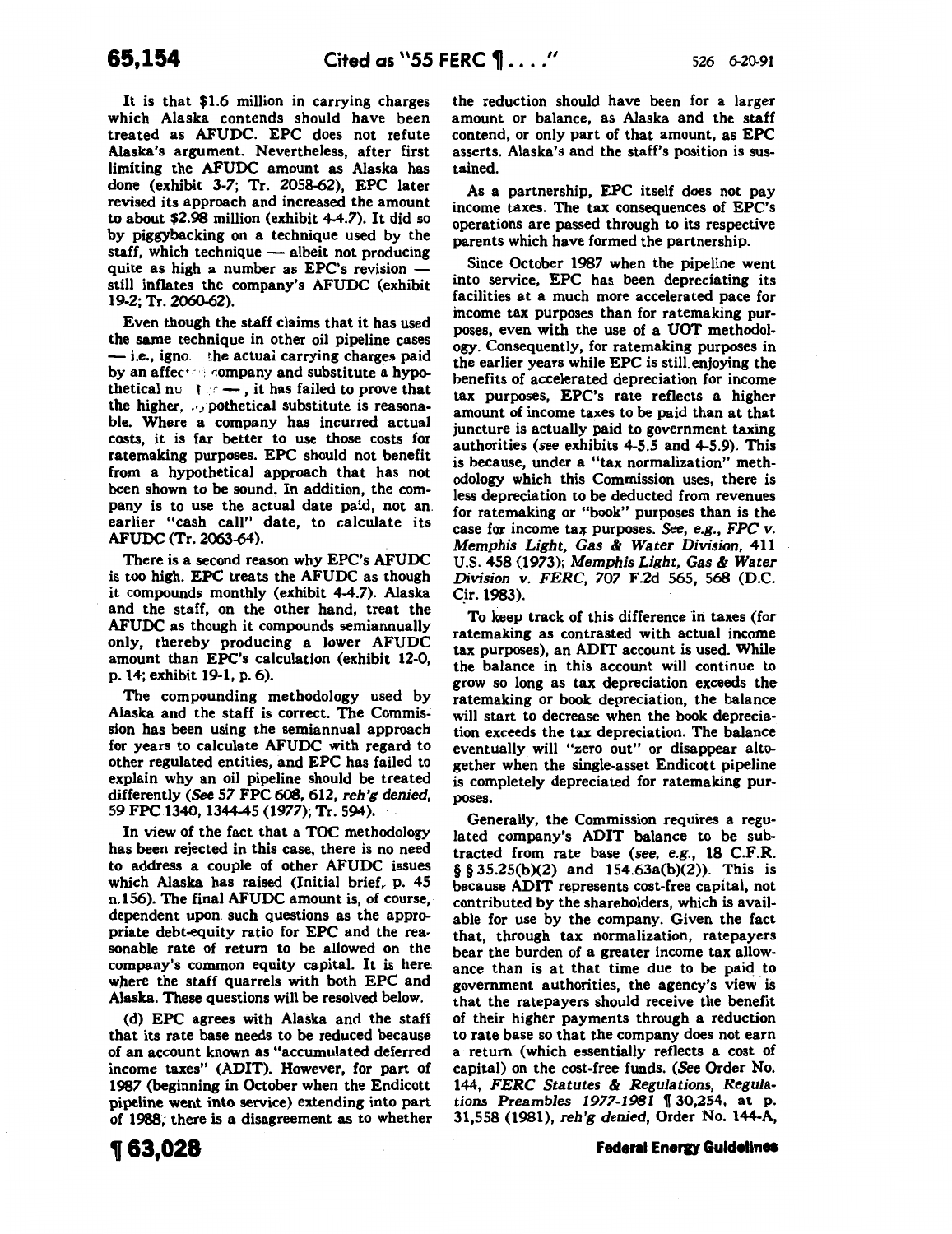*FERC Statutes* & *Regulations, Regulations Preambles 1982-1985* [130,340, at p. 30,138 (1982), *aff'd sub nom., Public Systems v. FERC, 709* F.2d *73,* 83 (D.C. Cir. 1983)).

EPC, as noted, does not quarrel with the fact that ADIT should reduce its rate base. However, based upon its interpretation of the Commission's "stand-alone" policy as set forth in *Columbia Gulf Transmission* Co., 23 FERC 1f 61,396, at pp. 61,857-60 (1983), *aff'd sub nom., City of Charlottesville v. FERC,* 774 F.2d 1205 (D.C. Cir. 1985), *cert. denied,* 475 U.S. 1108 (1986), EPC contends that it only has to reduce its rate base by part of the ADIT for portions of 1987 and 1988. According to the company. this is because during its initial year of operation the tax deductions due to accelerated depreciation exceeded the revenues generated by the company so that it did not record as ADIT the portion of depreciation which had been unused (Tr. 611-12; exhibit 5-1, p. 6; see *also* Tr. 2012).

Alaska and the staff challenge EPC's interpretation of the Commission's stand-alone policy. They are correct in doing so. EPC must reflect as ADIT and thus reduce from rate base the entire difference between tax depreciation and book depreciation for 1987-1988.

In *Columbia Gulf,* the Commission specifically addressed a hypothetical situation which is the precise question presented in the case at bar. As the Commission explained, if it is the regulated entity whose rate is being examined, and it is the one (rather than other affiliates) producing excess deductions, then the entity must immediately reduce its rate base by the tax effect of the entire excess, the ADIT (23 FERC at pp. 61,858-59). This is the standalone principle which the Commission has adopted *(id.* at p. 61,860).

Nor is it right for EPC to suggest that in 1987-1988 it had any unused deductions. The fact is that EPC's parents received the immediate benefits of EPC's "excess" deductions through the lowering of their respective taxes (Tr. 611; 723).

This is not the first case where the Commission has dealt with the question of whether a regulated entity must reflect in its rate the entire tax savings generated by so-called excess deductions. In *Trunkline LNG* Co., 45 FERC n 61,256, at pp. 61,781-83 (1988), *aff'd, Trunkline LNG* Co. *v. FERC,* 921 F.2d 313, 320 (D.C. Cir. 1990), the Commission has beenupheld in ordering the entire tax savings to be reflected in the rate. EPC must do the same here.

There is no need to resolve an additional question concerning ADIT, whether it should be deducted before or after trending the equity rate base, in view of the fact that a proposed TOC methodology has been rejected in this case.

(e) At times, a regulated company's rate base is increased by a "working capital" allowance to reflect the money which the company itself puts up or advances on a short-term basis to finance the service provided until it is compensated or reimbursed by its customers. EPC claims a working capital allowance of \$306,000 for 1987 and \$438,000 for 1988 (exhibit 4-5.1).

The staff seems to agree that EPC's rate base should reflect some amount as a working capital allowance- at least for 1988, but not for 1987 (see exhibit 16-4, Schedule No. 4A & B, p. 1). However, in the staff's view the amount should be less than half of what EPC seeks, about \$141,000 *(id.* at p.2).

Alaska, on the other hand, contends that EPC has failed to prove it is entitled to a working capital allowance for any year. Alaska is correct. EPC must eliminate any such proposed allowance from its rate base.

EPC does not even suggest that it presented ' adequate evidence justifying a working capital allowance. Instead, it relies on what is alleged to be a rule of thumb which the Commission automatically allows in every case where a regulated company does not present specific evidence to support such an allowance. According to this so-called rule, a company is permitted to claim as its working capital allowance one-eighth of its total operating and maintenance  $(O\&M)$  expenses — sometimes referred to as a 45-day rule. As EPC views this matter, it is not overreaching because it is seeking an allowance of only one-twelfth, rather than a larger one-eighth, of its total O&M expenses (exhibit 4-6, p. 34).

Contrary to EPC's assertions and intimations, the Commission has no ·blanket rule on this subject covering every industry that the agency regulates. Rather, at the present time the Commission treats the natural gas and elec · tric utility industries differently, applying a 45-day rule in one industry but not the other.

Under the Commission's present regulations, a natural gas company is presumed to be entitled to no working capital allowance at all unless it adduces hard evidence justifying such an allowance (see 18 C.F.R. § § 154.63(£), Statement E, and 154.63b). On the other hand, notwithstanding the Commission's rather murky regulations presently applicable to electric utilities, in the absence of compelling evidence to the contrary, a one-eighth or 45-day rule is used, subject to possible downward adjustment, thereby permitting a utility to receive a working capital allowance (see *FERC*  Statutes and Regulations | 32,478 (1990) (termination order of proposed rulemaking on calculation of cash working capital allowance for

FERC Reports

~63,028

"~ II· I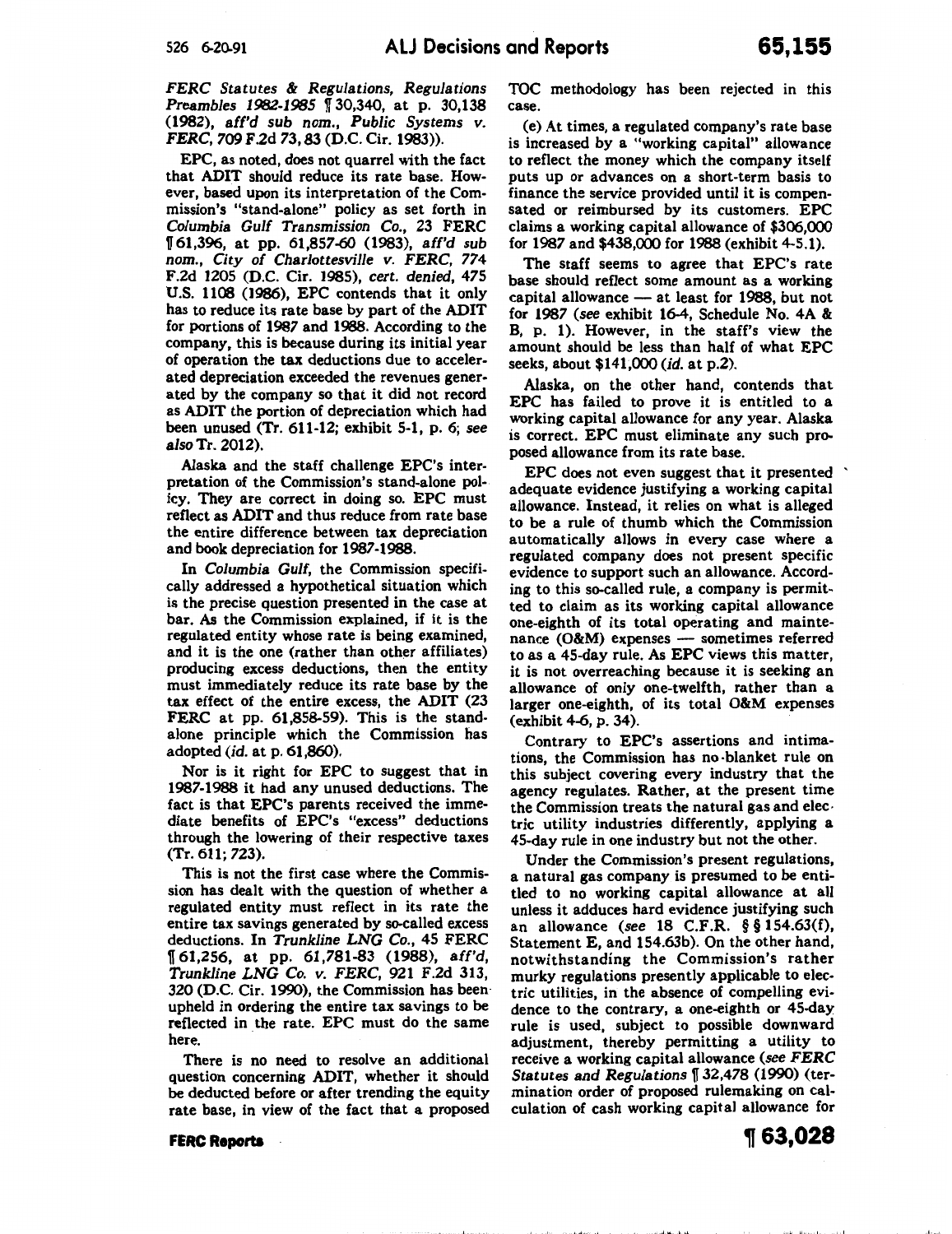electric utilities); *Carolina Power* & *Light* Co., 6 FERC f 61,154, at pp. 61,295-96 (1979), *afrd on other grounds sub nom., ElectriCities of North Carolina v. FERC, 708* F.2d *783*  (D.C. Cir. 1983)),1<sup>3</sup>

Whatever the Commission's reasons for using different standards on the natural gas and electric sides regarding a working capital allowance, EPC has made no effort to show why it, an interstate oil pipeline, should be treated the same as an interstate electric utility or different from an interstate gas pipeline. Moreover, EPC lumps together various components which  $make up working capital — such as materials$ and supplies, prepayments, and cash working capital (exhibit 1-8.6, at p. 4; *see also* 18 C.F.R.  $§$ § 35.13(h)(12)(i)-(ii) and 154.63(f), Statement E). Yet, even on the electric side, a 45-day rule applies only to cash working capital, not the other components (See, e.g., Caro*lina Power* & *Light* Co., *supra,* 6 FERC at pp. 61,295-96).

The Commission itself observed in *Williams*  (pre-Farmers *Union* II), which it reaffirmed after judicial review (31 FERC f *61,377,* at p. 61,838), that the cash working capital requirements of oil pipelines are "minimal" (21 FERC 161,260, at p. 61,704 n.386). In these circumstances, there is simply no reasonable ground for EPC to claim that it can sit back, choosing to present no evidence on cash working capital, and still expect to receive an automatic allowance which increases its rate base.

Nor has EPC proved that it is entitled to a working capital allowance for such other components as materials and supplies or prepayments. EPC has not refuted Alaska's statements that the company's books and records show a "zero level of investments in materials and supplies" for either 1987 or 1988 (exhibit 13-0, p. 47). As for prepayments, EPC has not denied Alaska's contentions that two items - property taxes and right-of-way rentals--which at first blush appear to be prepayments made by the company are, in effect, offset by tariff charges which the company collects from its parent-customers and accrues in advance of its· own payments *(id.* at pp. 48-49).

Though the Commission's staff has taken the position that EPC should receive a working capital allowance for 1988, limited to prepayments, it has been unduly generous to the company. The staff has not shown why EPC should receive such an allowance. Nor has it paid enough attention to Alaska's arguments or EPC's failure to rebut those arguments.

(f) The final question concerning EPC's rate base is determining the appropriate juncture to price or assess that dollar amount. If EPC were required to adjust its rate monthly, the company's rate base would be assessed by averaging the amount at the beginning and the end of each month.

As noted, there is a reasonable likelihood that EPC's rate base will continue declining. Consequently; it serves the company's interest to contend, as it does, that the rate base should be assessed earlier rather than later so that its return allowance will be higher. Alaska and the staff, on the other hand, argue for some type of averaging procedure to assure that the rate base and, thus, the return allowance are not overstated.

An averaging. technique would be a more reasonable approach where a company's rate base is declining. To track the monthly cost changes that would occur, EPC would average the rate base monthly rather than annually.

It is recognized that certain rate base items, such as ADIT, could not be determined with precision each month. EPC would be expected, however, to approximate such items with reasonable accuracy based upon experience gained as reflected, for example, in past tax returns filed by its parents.

Because a variable tariff cannot be ordered to be used in this case as a result of the Commission's recent determination in *Kuparuk, supra.* another method needs to be used to assess the rate base. To assess EPC's rate base at a specific point in time, in effect taking a snapshot of it at a particular juncture, will not be reflecting reality given the fact that this dollar amount is ever declining, Nevertheless, for purposes here in order to calculate its return allowance, EPC is to use whatever the company's rate base was on December 31, 1988.

The Commission-should clarify its regulations so that the public, including reviewing courts, is not misled. See, e.g., *Boston Edison Co. v. FERC,* 885 F.2d 962, 971 (1st Cir. 1989), where the First Circuit believed that the Commission had revised its regula· tions imposing a greater burden upon an electric utility to justify a working capital allowance, but that such revised regulations did not apply in the circumstances of the case.

<sup>&</sup>lt;sup>13</sup> On their face, the regulations seem to call for an electric utility to provide enough information about the timing of its cash advances and reimbursements in order for the Commission to determine whether a working capital allowance will be permitted (see 18 C.F.R. § 35.13(h) $(12)(ii)$ ). What the regulations do not state is that even in the absence of such information, as well as any evidence to the contrary, the Commission nevertheless will apply a 45-day rule as described above.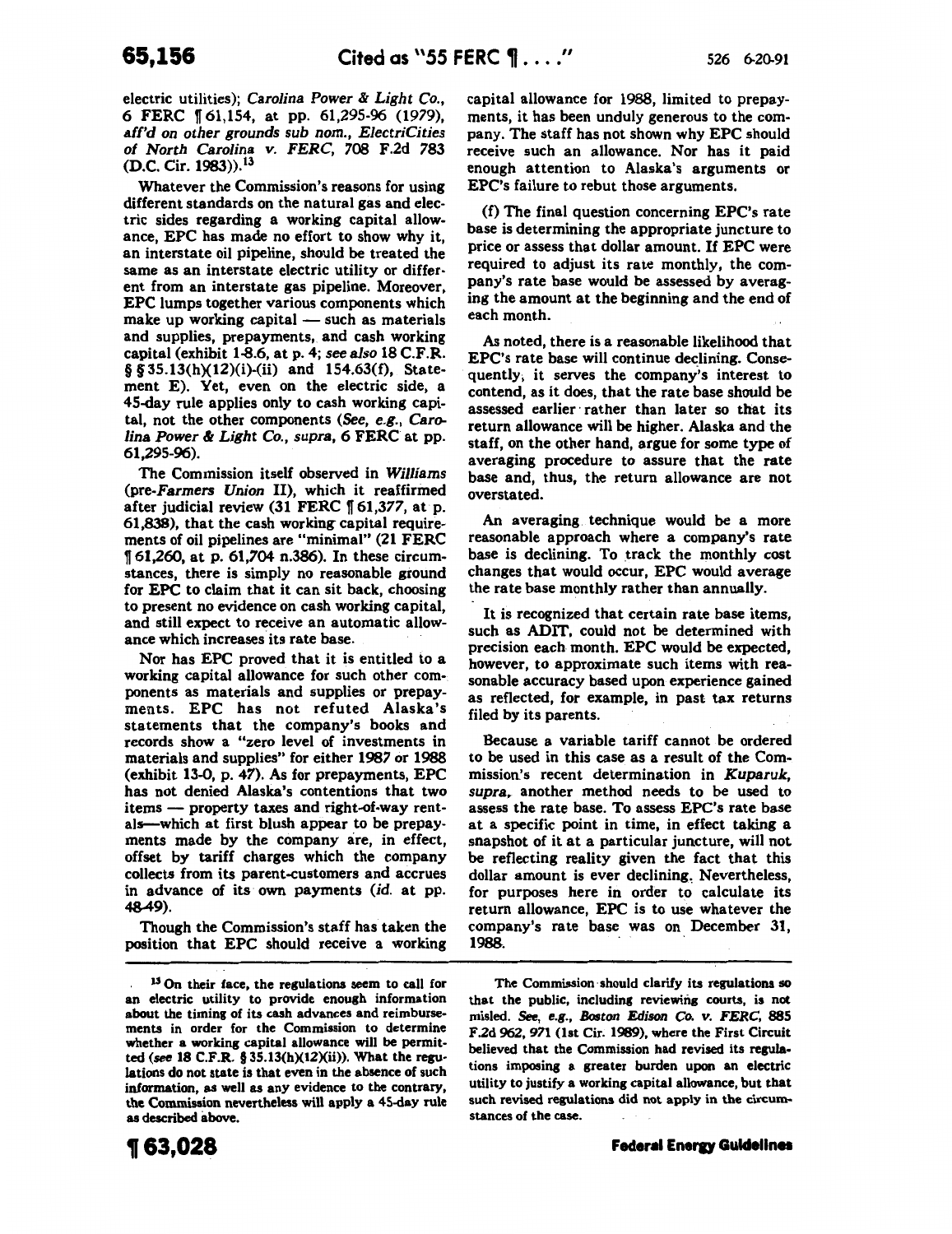### 2. Return Allowance

EPC's return allowance is intended to compensate the company, after taxes have been paid, for such costs as obtaining and making use of debt and equity capital. In addition to the rate base questions decided above, EPC's return allowance will be affected in part by the company's capital structure as well as the rate of return to be allowed on the company's longterm debt and common equity capital.

(a) A regulated company's capital structure, its debt-equity ratio, can materially influence its return allowance. Part of the reason is that, for ratemaking purposes, common equity is deemed to be a greater financial risk than either debt or preferred equity capital and, thus, is entitled to earn a higher return.

The greater risk arises from the fact that debt and preferred equity each outranks common equity with regard to a regulated company's earnings and assets. Bondholders have the highest claim on the company's earnings (for repayment of all related debt costs) and, in the event of the company's insolvency, on its remaining assets. If there is any preferred stock, it has the next highest claim with respect to dividends to be received and, if the regulated company were liquidated, whatever assets remain after bondholders have been sat- $\blacksquare$  isfied.

While a written promise for these payments or entitlements is given by the regulated company to bondholders and any preferred shareholders, no such written commitment is made to common shareholders. The latter have the lowest claim to dividends (if such payments are made at all) and, in the event of the company's bankruptcy, to the remaining assets.

There is another reason why, in addition to the return allowance, common equity capital inflates a regulated rate. Income taxes are owed on the return for equity capital only, not for the debt capital which generates taxdeductible interest. Accordingly, for ratemaking purposes, an income tax component needs to be reflected in the rate to assure that the company is made whole for. its. equity capital after taxes have been paid.

For ratemaking purposes, there is a strong incentive for a regulated company to seek the highest common equity ratio possible. Conversely, those advocating a lower rate attempt to hold down the same ratio as much as possible.

In the present case, it is not surprising that among the three parties EPC seeks for itself the highest common equity ratio, 70%, with a debt ratio of 30%. Nor is it surprising that Alaska, conversely, recommends. for EPC the lowest common equity ratio, 30%, with a debt

ratio of 70%. The staff, on the other hand, urges that EPC's debt-equity ratio be divided evenly, 50%-50%. The staff makes this recommendation even though its own presentation shows an average common equity ratio for a group of oil pipelines, which it regards to be comparable to EPC, of 56.5% (exhibit 15-1, p. *7;* exhibit 15-2, p. 7).

These disparate proposals merely underscore the fact that EPC does not have its own capital structure, as the company acknowledges (exhibit 4-7, p. vi; Initial brief, pp. 13-14 and 19-20). This means that EPC does not issue its own debt, nor is its stock traded publicly. Thus, every party, even the company itself, is recommending the use of a hypothetical capital structure for EPC.

EPC arrives at its proposed hypothetical structure of 70% equity, 30% debt by taking the actual capital structures of its respective parents at the time EPC itself (i.e., the partnership) was formed in October 1985, weighted by their respective ownership shares (exhibit 4-7, pp. vi and 23, and "Exhibit 10" appended to the document). According to EPC, it has used its parents' capital structures because the Commission in *Williams* (post-Farmers *Union*  II) ordered that this approach be taken.

While the Commission in *Williams* (Opinion No. 154-B) seemingly announced that it would use the actual capital structure of an oil pipeline or its parent for calculating a return (31 FERC at pp. 61,833 and 61,836), it went on to qualify the announcement. It would "allow participants on a case-specific basis to urge the use of some other capital structure" (id. at p. 61,833).

Taking the Commission at its word, Alaska urges that a different hypothetical structure be used for EPC because the parents' own structures, given the diversity of the parents' operations, do not accurately· reflect the limited pipeline operations of EPC. In Alaska's view, EPC could have borrowed 70% of its total capital requirements if it had not been affiliated with the Endicott producers because the producers, in turn, would have been willing to give so-called throughput guarantees to the "independent" pipeline in order to secure lower transportation rates. Because interest payments on debt are allowed to be passed through a rate, Alaska sees a 70% debt as being attainable and not posing a financial risk to a regulated entity like EPC (exhibit 14-0, pp. 55-68).

Alaska is right to question EPC's proposed use of its parents' capital structures as a proxy for its own structure. But it has failed to justify a 70% debt ratio for the pipeline. Alaska's theory is laden with too much conjecture. The theory also leads to a dubious conclusion that virtually any regulated entity's capital struc-

**FERC Reports** 

**,63,028**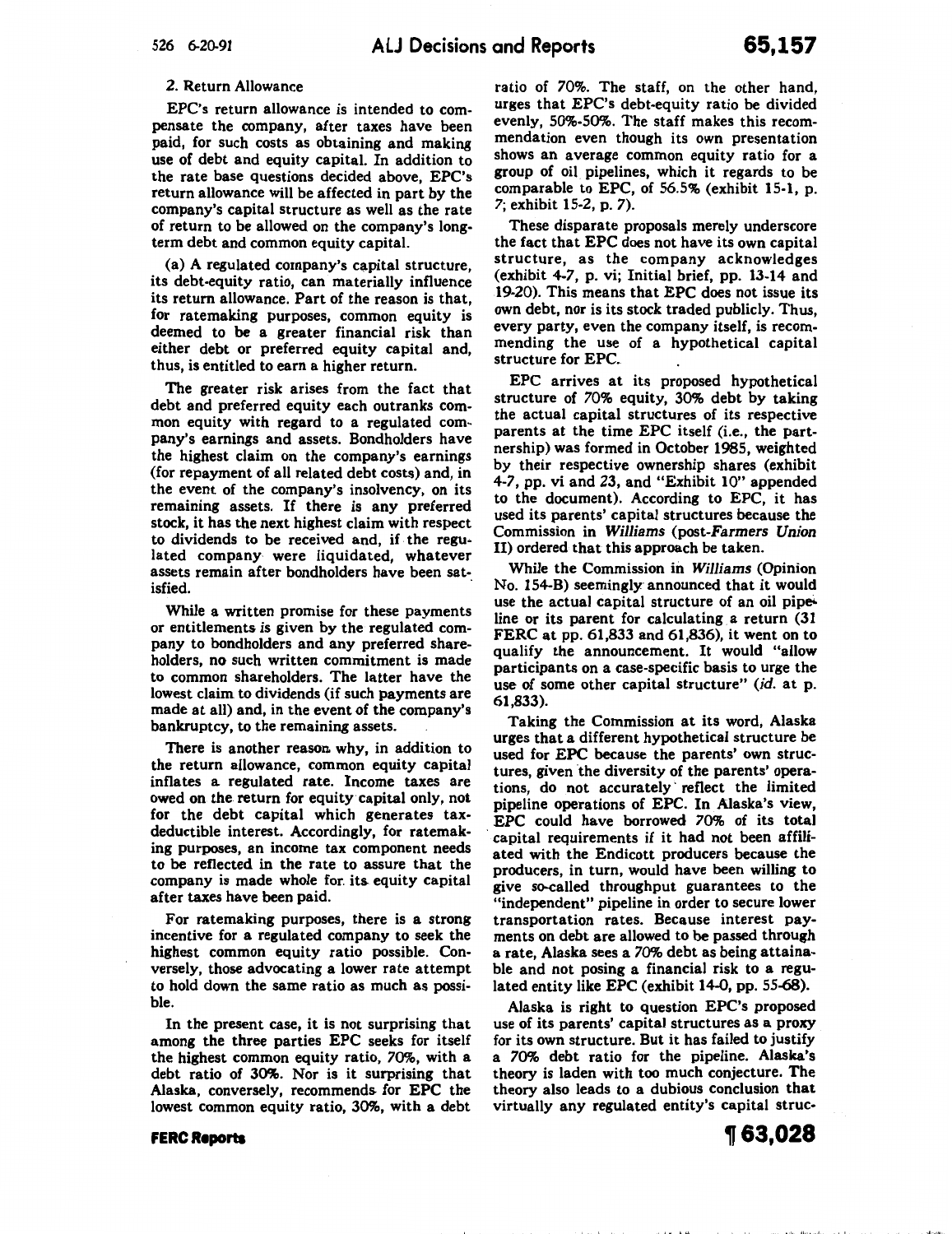ture can consist almost entirely of long-term debt. Any business enterprise, whether regulated or not, can be courting financial problems if it is too highly leveraged (Cf. Tr. 1516; 1903-19).

The staff, on the other hand, while agreeing with Alaska that EPC's parents' capital structures should not be used as a proxy here, takes a position in the middle of the two extremes urged by EPC and Alaska. Its recommendation of 50% equity, 50% debt somehow stems from examining the ratios of two discrete groups one consisting of oil pipelines, the other of natural gas pipelines. According to these figures, the oil pipelines' average common equity ratio, as noted, is 56.5%, while the natural gas pipelines' average common equity ratio is 38.7%. From this range of figures, the staff somehow reached its conclusion (exhibit 15-1, pp. 7-8; exhibit 15-2, pp. 7-8).

The Commission has great discretion in setting a capital structure for a regulated entity like EPC which does not issue its own debt or have its stock traded publicly. But there is no sound reason to use here the capital structures of EPC's respective parents as a proxy for the company in view of the fact that the parents! business operations and risks are so varied and; thus, so different from EPC's limited pipeline operations (exhibit 6-7, pp. 16-17; Tr. *775* and 802).

EPC claims that because it is a single-asset enterprise whose business risks are much . greater than those of its diversified parents, it is acting conservatively by using its parents' capital structures (Tr. 826). But not every single-asset enterprise is always more risky than diversified businesses. Diversification into a number of chancy operations does not make an entire business less risky than a single enterprise which enjoys enough, steady income annually. EPC has failed to present adequate evidence demonstrating that its business risks are greater than those of its parents, especially where it has been shown that the parents' operating income (i.e., profitability) is heavily dependent upon such a high-risk venture as exploration and production of fossil fuels like oil and natural gas (Tr. 1140; exhibit 15-2, pp, 1-4).

Notwithstanding EPC's assertions, the Commission never declared in *Williams* (Opinion No. 154-B) that whenever a subsidiary does not have its own capital structure, a parent's capital structure is to be used as a proxy in all instances. Apart from the fact *Williams*  expressly invited parties on a case-by-case basis to urge the use of some other capital structure, *Williams* only alluded to a situation where there is a single parent and never addressed how to determine a capital structure where, as here, there are multiple parents forming a partnership.

With so little guidance to determine a reasonable hypothetical capital structure for EPC, it is evident that any conclusion reached on the subject can be assailed. Nonetheless, given the fact that none of the proposals of EPC, Alaska, or the staff has been justified, it is concluded that the most reasonable solution is to use for EPC the average common equity ratio which the staff derived from its group of so-called comparable oil pipelines, 56.5%, leaving a hypothetical debt ratio for the company of 43.5%.

(b) Part of EPC's return allowance will hinge upon the company's cost of long-term debt. Because EPC does not issue its own debt, there are no specific debt instruments which can be examined to determine the company's cost. Consequently, a hypothetical cost for this capital needs to be determined.

EPC uses 10.5% as its cost (exhibit 8-0, p. 6). Alaska, but not the staff, challenges this proposed number as being too high. According to Alaska, the number should be 9.21% (exhibit 14-37).

Alaska's argument is rejected. EPC can continue to use 10.5% as its hypothetical cost of long-term debt.

For its proxy, EPC looked to long-term corporate bonds issued in 1987 around- the time that the pipeline went into service. It selected those that were highly rated and thus of lower cost, AA, showing an average rate of 10.5% (exhibit 8-0, p. 6; exhibit 8-2).

Alaska, on the other hand, started by using long-term debt issued in 1985 around the time that the Endicott partnership was formed. It picked corporate bonds with a lower rating and thus a higher cost, Baa, showing an average rate of 12.5% (exhibit 14-0, p. 105). Alaska then adjusted this rate downward by 3.29%, thereby eliminating an "interest rate risk premium" and arriving at a rate of 9.21% (exhibit 14-37, p. 2).

The premium, also sometimes referred to as a "liquidity preference premium" (Alaska's initial brief, p. 32), is supposed to compensate a lender for tying up its money on a long-term basis. By removing the premium, Alaska produced a rate for short-term debt (exhibit 14-35; Tr. 1841-44; 1928-33).

There may have been reasons apart from the question presented here which prompted Alaska to come up with a cost for short-term debt. EPC, for example, points out that Alaska's estimated cost for long-term debt incongruously exceeds its estimated cost for common equity (Compare exhibit 14-0, p. 105, *with* exhibit 14-37, p. 3; *see alsoTr.* 1522-31).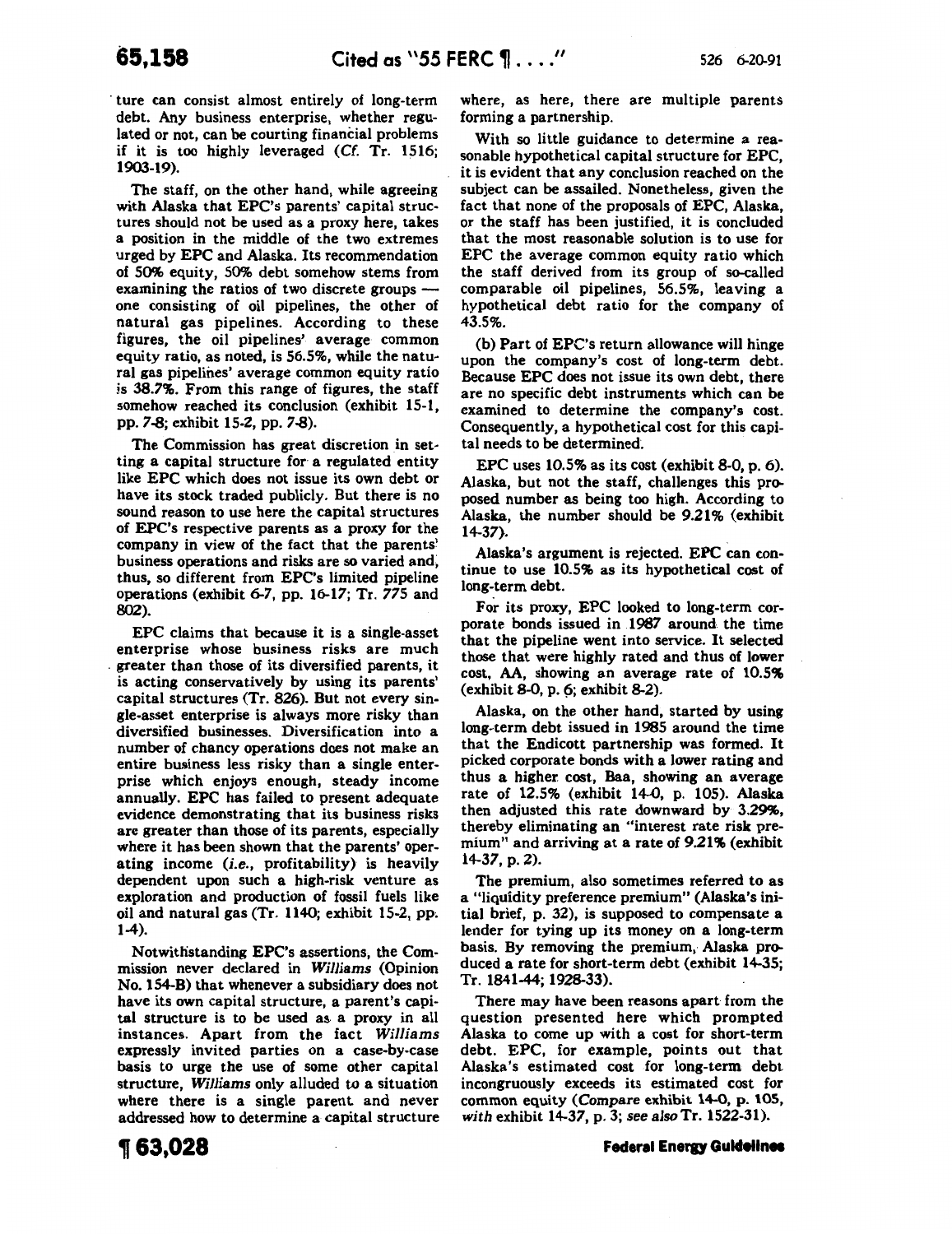No matter what Alaska's reasons to show a cost for short-term debt, it is the cost of longterm (not short-term) debt which is an important component in calculating a return allowance for a regulated company like EPC. Alaska's unsupported recommendation is rejected. EPC's proposed cost for its hypothetical long-term debt is reasonable and is hereby adopted.

(c) The remaining question that needs to be decided in ordar to compute an overall rate of return and, thus, a return allowance for EPC is the cost of the company's common equity capital. When this question arises in a contested proceeding conducted by this Commission, it is not unusual for the regulated company whose proposed rate is being examined to recommend a higher rate of return on common equity than the other parties. Such is the case here.

EPC is proposing for itself a nominal rate of return of 15.5% (exhibit 4-0, pp. 15-16; exhibit 4-5.3; exhibit 6-0, pp. 14-15; exhibit 9-0, p. 22). However, the company suggests that even this number might be too low and could be increased by another two percentage points (exhibit 10-0, p. 5). Compared to EPC, the staff proposes a nominal rate of 13.0%, which it would reduce to 12.0% if a variable cost-tracking tariff were required to be used here (exhibit 15-1, p. 14). Alaska, on the other hand, proposes the lowest rate of return on common equity for EPC, a nominal rate of 11.8% (exhibit 14-37, p. 3).

Because a TOC methodology has been rejected in this case, only a nominal rate (not a real rate) will be determined. If a variable tariff were ordered to be used here, it might well be better to set a fluctuating rate of return on equity for EPC, rather than to fix a single rate which would remain the same year-afteryear even as economic conditions changed. *Cf. Bluefield Water Works* & *Improvement* Co. *v. Public Service Comm'n of West Virginia,* 262 U.S. *679,* 693 (1923). However, in view of the Commission's recent decision in *Kuparuk, supra,* no variable tariff and no fluctuating rate of return will be used.

The staff's presentation, though more reasonable than the presentations of EPC or Alaska, could be more complete. Nevertheless, because the record does not permit an entirely discrete analysis to be made, the staff's presentationwill have to be adopted as modified below. While the resulting rate of 13.7% is based upon the record, it does not pretend to be mathematically exact. As the presiding judge has observed in various decisions including *Midwestern* Gas *Transmission Co., 27* FERC 1r *63,073,* at p. 65,291 (1984), *aff'd,* 31 FERC 1r 61,317 (1985), setting a reasonable rate of return on common equity capital is  $-$  in the words of the now-defunct Federal Power Com $mission$  - "a matter of judgment which cannot be reduced to mathematical proportions and which cannot be made to turn upon a formulistic computation .... " *Midwestern* Gas *Transmission Co.,* 32 FPC 993, 1000 (1964). A rate of return on common equity capital is not and cannot be determined by the slide-rule. *Cf. Colorado Interstate* Gas *Co. v. FPC,* 324 U.S. 581, 589 (1945).

In starting the analysis of determining a reasonable rate of return, it helps to emphasize the standards laid down years ago by the Supreme Court in the oft-cited *Bluefield, supra,*  262 U.S. at 692-93 and *F.P.C. v. Hope Natural*  Gas *Co.,* 320 U.S. 591, 603 (1944). As these cases found, a reasonable rate of return assures investor confidence in the financial soundness of a regulated entity, while enabiing the entity to maintain its credit, attract capital for the proper discharge of its public duties, and earn a return commensurate with that being earned by other businesses facing corresponding risks.

The staff began by making what is known as a discounted cash flow (DCF) analysis. The Commission looks with favor upon such an evaluation to set a rate of return on common equity. The analysis tries to determine the current cost of equity by adding the present market dividend yield on common stock of a particular company .with the future growth rate in dividends as anticipated by investors.

Because EPC's stock is not traded publicly, the staff needed to select a proxy. It is hardly surprising that the staff turned away from using the stock of EPC's respective parents given the fact, as noted, that the parents' business operations and risks are so varied and, thus, so different from EPC's limited pipeline operations.

The staff. picked for its proxy a group of natural gas pipelines whose stock is traded publicly and whose operating characteristics it deemed to approximate most closely the characteristics of an oil pipeline like EPC. For the dividend yield of each pipeline (the annual dividend per share divided by the average monthly price per share), the staff used the then-most recent data available covering a sixmonth period extending through November 1988. This produced a range of dividend yields representing the group of pipelines. (exhibit 15-2, pp. 27-32.)

The staff also estimated the growth rates for each of the pipelines. It arrived at these numbers by using projections made by Value Line and Institutional Broker Estimate System (IBES), separate investment advisory services. As the Commission favors,. the staff used the growth rates to make an upward adjustment to its dividend yield-calculations to recognize the

#### **FERC Reports**

~63,028

'+ .. l•f ~I,.. I I I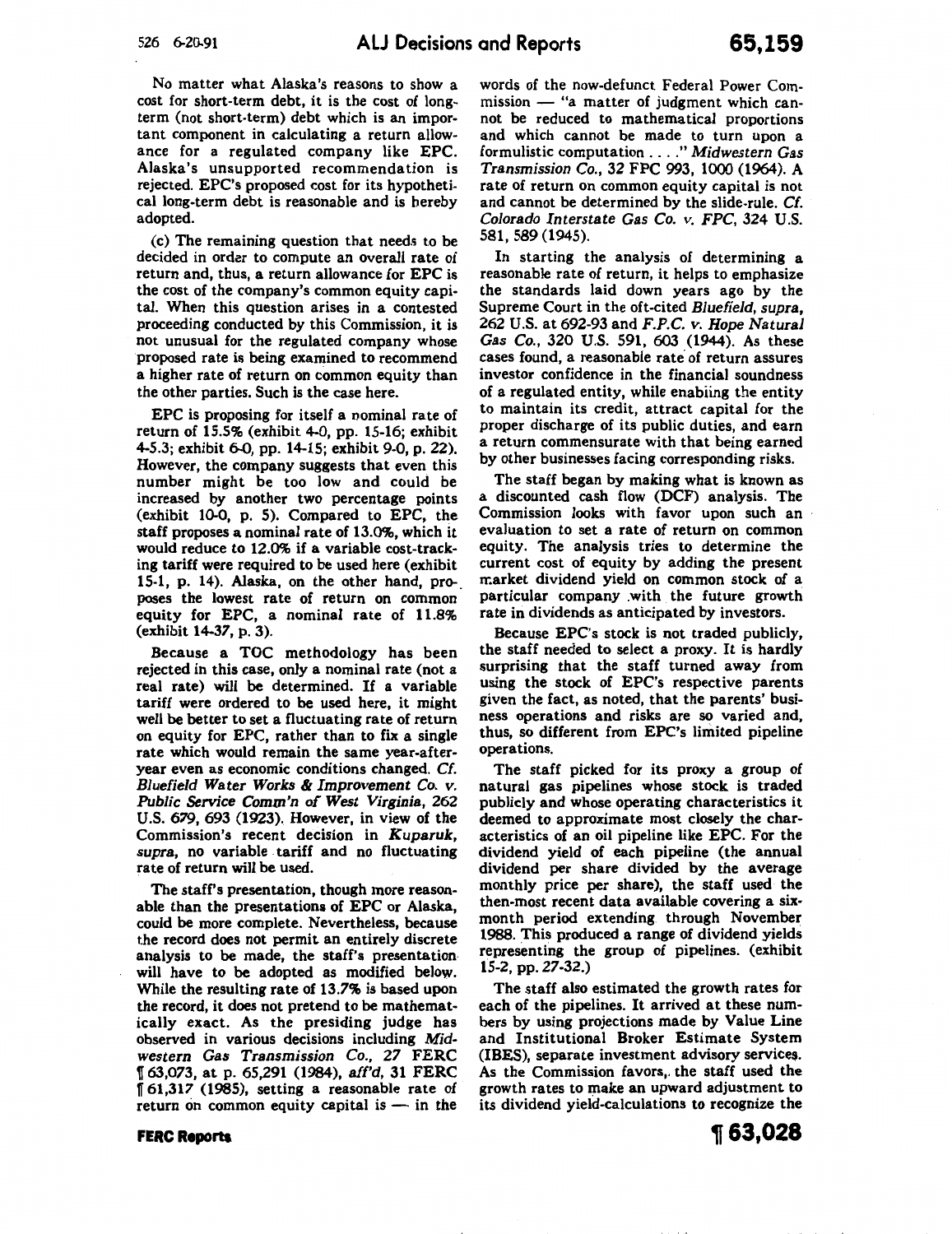fact that an annual dividend is usually paid out in quarterly increments, rather than all at one time. (exhibit 15-2, pp. 26 and 33; *New England Power Co., 22 FERC* 161,123, at p. 61,188 (1983)). The staff then added the estimated growth rates to the dividend yields for each of the companies, thereby calculating a range of rates of return on common equity from 12.82% to 15.6% (exhibit 15-1, p. 13; exhibit 15-2, p. 26).

Because its analyses until then had revolved around the group of gas pipelines, not EPC, the staff then compared the financial and business risks of the group, on the one hand, and EPC, on the other. It concluded that EPC was of lower risk than the group average. Consequently, it proposed a nominal rate of return for EPC of 13.0%, which was toward the lower end of the group's range. (exhibit 15-1, pp. 10-13).

To show that its 13% proposed rate was reasonable and not too low from EPC's standpoint, the staff pointed to the fact that during 1988 the average yield on long-term (10- or 30-year) U.S. Treasury bonds was about 9%. Because these are considered to be the most risk-free debt instruments, the staff suggested that its proposed rate for EPC's equity implicitly contained a so-called risk premium of about 4%, which would be quite generous to EPC because it would be a higher premium than that usually allowed by the Commission (exhibit 15-1, p. 14).

Certainly the staff was right to use six months of data for dividend yields. *See,* e.g., **Orange and Rockland Utilities, Inc., 44 FERC** 1f 61,253, at p. 61,952, *modified on other grounds,* 45 FERC 1f 61,252 (1988); *Boston Edison Co., 42 FERC* 161,374, at p. 62,093 (1988). But it did not use historical data for the growth rates despite the Commission's preference for the use of such data in combination with projections. *See,* e.g., *Middle South Services, Inc., 16 FERC* 161,101, at p. 61,222 (1981); *Boston Edison Co.*, 34 FERC 163,023, at p. 65,087 (1986)(Initial Decision), aff'd in *pertinent part, 42 FERC* 161,374, at p. 62,093 (1988).

Moreover, the staff did not explain why it refrained from doing a DCF analysis of a group of oil pipelines, even though it seemed to use the group as a substitute for EPC to compare the risks of its group of gas pipelines with EPC (see exhibit 15-1, pp. 10-12; exhibit 15-2, pp. 15-25). Not performing a DCF analysis of the oil pipeline group also seemed at odds with the staff's use of that very group while proposing a hypothetical capital structure for EPC *(see*  exhibit 15-1, pp. 7-8; exhibit 15-2, p. 7).

Despite the possible shortcomings in the staff's presentation, it is more reasonable to try to work with the staff's proposed range of rates of return, 12.82%-15.6%, than the proposals of EPC or Alaska. There are enough indications to support the staff's conclusion that EPC's financial and business risks are not as great as the staff's selected group of comparable natural gas pipelines (exhibit 15-1, pp. 10-13). But neither is EPC quite as risk-free as the staff suggests.

EPC is a feeder-pipeline to TAPS. Therefore, any serious operating problems at TAPS could have a ripple-effect upon EPC and cause a change to its own operations, possibly even a shutdown. In addition, as an offshore pipeline, EPC already is facing heightened environmental concerns as evidenced by its monitoring costs and the possibility that it may have to incur additional costs to mitigate potential damages resulting from the pipeline's operations.

In these circumstances, it is concluded that a reasonable rate of return on EPC's common equity is 13.7%, a number somewhat below the average rate for the staff's group of natural gas pipelines. This number, as discussed, is not mathematically precise, but it has a relatively rational foundation and is to be used by EPC.

There is simply no adequate basis to use the rate of return proposals of EPC or Alaska. As ·for EPC, it has never justified using its respective parents' stocks to perform its DCF analysis, neither proving nor even asserting that the diversified parents' business operations and risks are in any way similar to those of EPC. Nor has EPC ever proved its assertion, as noted, that its business risks are greater than those of its parents and, thus, it allegedly has been conservative to choose its parents as a proxy.

Moreover, the company's DCF analysis handpicking a single day or so-called spot yield, rather than using six months, of data  $-$  fails to adhere to the approach which the Commission wants to be used in arriving at a dividend yield, as mentioned above (exhibit 9-0, p. 11; exhibit 9-3). In addition, EPC's own analysis revealed a rate of return of only 12.01% (Com*pare* exhibits 9-3 and 9-3.2 *with* exhibit 15-2; p. 36). Yet, rather than sticking with that number, EPC increased it to 15.51% (id.) by adding on a so-called market-to-book ratio which the Commission has not endorsed for this purpose. Such a substantial adjustment also has the effect of improperly converting a market-oriented analysis like a DCF into a book-oriented evaluation.

Having generated such an inflated number, EPC is not helped here by three other analyses which it performed, purporting to show that a rate of 15.5% is reasonable. One of these analyses, a so-called CAPM study (a type of risk

# **Federal Energy Guidelines**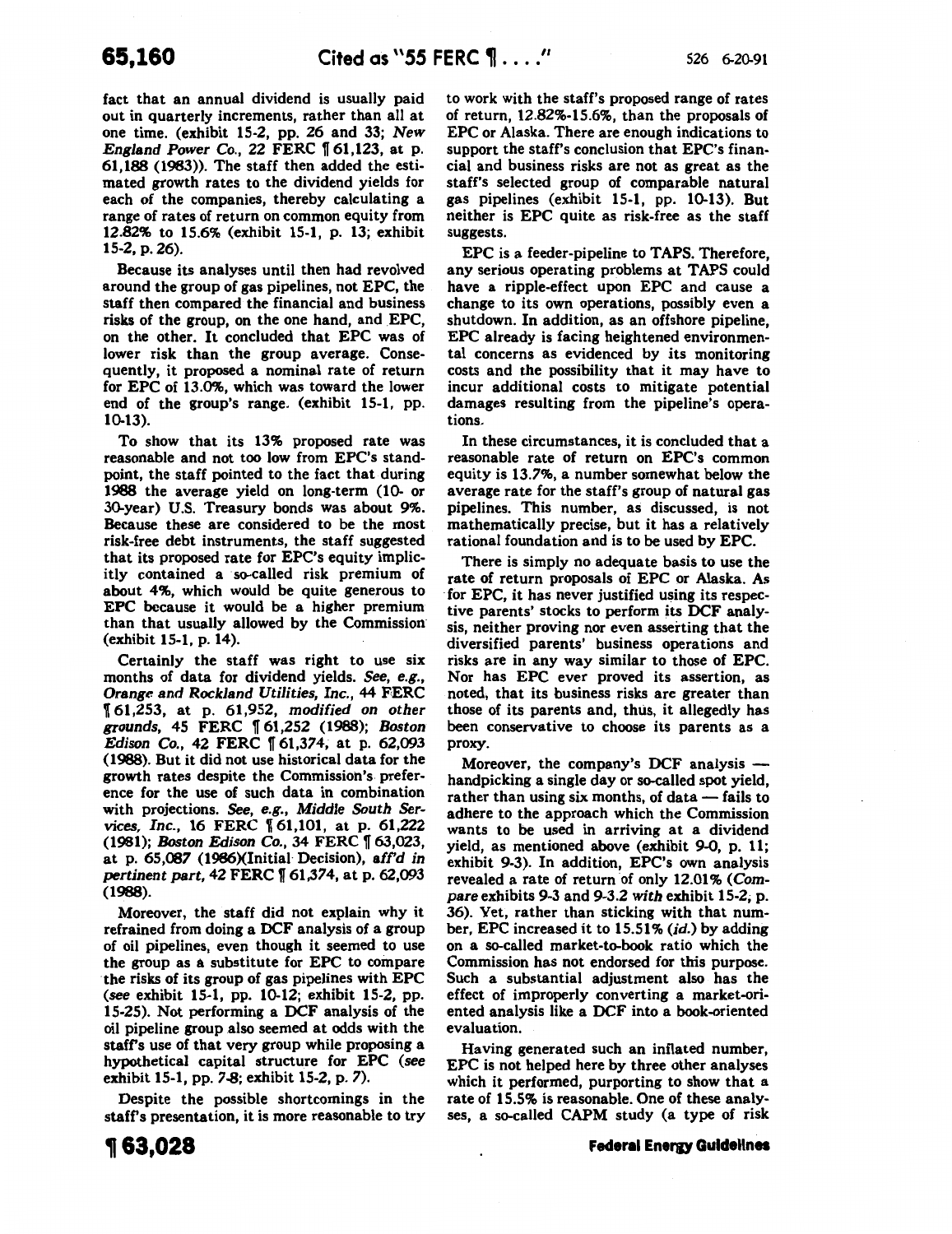premium analysis), is too heavily weighted with historical data reaching back over 60 years (exhibit 9-0, pp. 17-19; exhibit 9-3.3). In no way has such data been shown to be representative of current economic conditions, which current conditions are critical in trying to determine the present cost of EPC's common equity.

The second analysis, a so-called comparable earnings study, is based upon the average return earned on book equity by EPC's parents over a ten-year period, compared with the average return on net worth earned or to be earned by the companies making up the Dow Jones Industrials (exhibit 9-0, pp. 15-17; exhibit 9-4.2). EPC has made no effort to show why it should be considered akin to its parents, given their diversified operations and risks, let alone the Dow Jones Industrials, or why the numbers produced for these groups are relevant here. The third analysis, a so-called internal rate of return study, also rests upon EPC's parents (exhibit 9-0, pp. 19-21; exhibit 9-3.4). Not only is this study questionable in view of the parents' role, it has no adequate support particularly for its assumption as to the substantial jump in the price of stock.

Nor is EPC aided here by yet another study which it performed. According to this study, a so-called risk positioning approach, EPC's proposed rate of return on common equity could be increased by another two percentage points. (exhibit 10-0, p. 5).

This study suffers from the same basic defect contained in EPC's CAPM study  $-$  an undue reliance upon historical data covering a number of decades, without adequate explanation of how that data relates to current economic conditions *(id.* at pp. 7-10). In addition, the study produces a risk premium by using shortterm rather than long-term U.S. Treasury obligations *(id.* at pp. 8-10). This- approach not only inflates the premium unreasonably, it runs counter to the Commission's policy of using long-term federal obligations to determine such a premium. See, e.g.,. *Midwestern, supra,* 31 FERC at pp. 61,722-23.

As for Alaska, its proposed nominal rate on common equity for EPC, 11.8%, is too low and riddled with flaws. The proposal, therefore, cannot be accepted or used in any way.

To begin, as noted, Alaska reached the illogical result that the estimated cost for EPC's long-term debt somehow exceeds the estimated cost for the company's common equity (Com*pare* exhibit 14-0; p. 105, *with* exhibit 14-37, p. 3). That defect (Tr., *e.g.,* 1841-43) casts substantial doubt upon Alaska's entire position concerning the cost of EPC's equity. Additionally, Alaska has not even attempted to perform a DCF analysis for EPC or a proxy, despite the fact that the Commission favors the use of such an analysis.

What Alaska has done is to perform some type of risk premium analysis. But the analysis, which does not use enough current data to allow a forward-looking projection to be made (exhibit 14-0, p. 95), unreasonably concludes that EPC is virtually risk-free and, thus, entitled to a very low rate of return on equity *(id.*  at pp. 87-92). The analysis relies too heavily upon a single oil pipeline, Buckeye Pipeline Company, L.P., which does not even operate in Alaska and may well be unique and not representative of a company like EPC for other reasons. Not the least of these reasons is the fact that Buckeye is a limited partnership that does not issue common stock (53 FERC n 61,473, at p. 62,659 (1990)). Moreover, as in the case of the staff, Alaska does not give enough weight to the potential environmental and operating risks which EPC faces as an offshore pipeline feeding into TAPS.

3. Other Costs and Throughput

(a) As mentioned earlier, the staff takes issue on a number of grounds with EPC's treatment of  $DR&R$  — i.e., the future costs expected to be incurred relating to the dismantlement and removal of the Endicott facilities and the restoration of affected areas when production from the Endicott field terminates. One of these grounds was decided above, approving EPC's use of a UOT rather than a straight-line procedure which the staff favors. As to the remaining grounds, Alaska jumps into the fray only with regard to one of them  $-$  an earnings question  $-$  to be dealt with after addressing the other questions.

The first concerns the staff's contention that these future costs are too speculative or contingent and, thus, should not be reflected at all in EPC's rate at the present time (Initial brief, pp. 48-51). This ground is not· a sufficient basis to deny EPC the opportunity to recover these costs currently.

Pursuant to relevant documents known as general permits, facility leases, and oil and gas leases administered by such government authorities as the U.S. Army Corps of Engineers and the state of Alaska, EPC has a DR&R obligation which it will have to fulfill unless these authorities decide largely for environmental reasons that it is not in their own best interests for EPC to do so (see exhibits 2-15 and 20-2). That EPC's present obligation to do the work possibly may be erased eventually, in whole or in part, is hardly an adequate reason to prevent the company from accumulating the necessary funds throughout the pipeline's life so that it will be ready and able to carry out its duty if the authorities do not absolve it of such a duty.

**FERC Reports**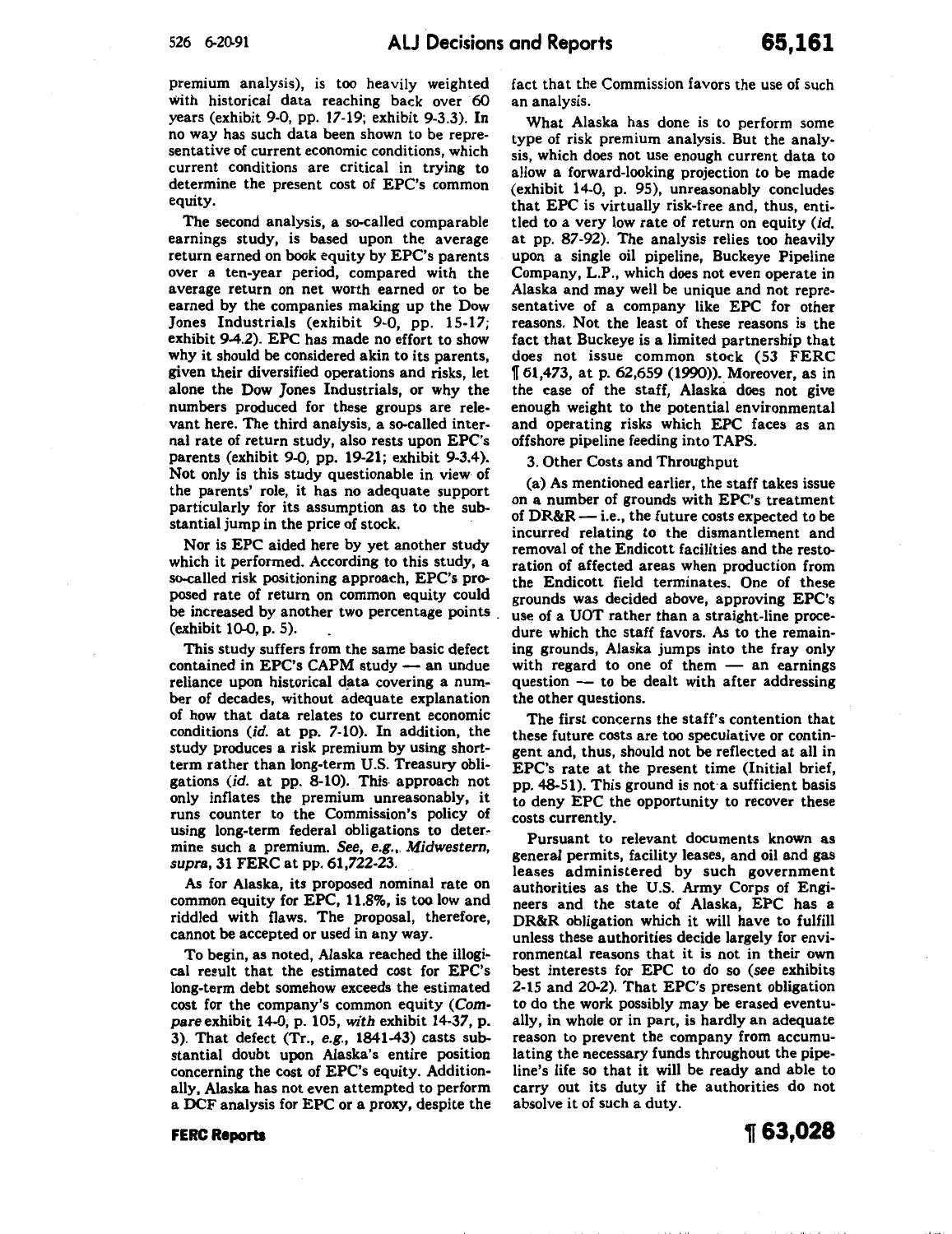Not only is EPC correct in planning at this stage to do the work, it is far more reasonable for each barrel of oil moving through the pipeline to bear its fair share of these future costs than to impose a moratorium until government authorities have announced with certainty EPC's precise obligation. To wait until then before charging for DR&R could impose an enormous cost-burden all at once in a disproportionate manner, considering the dwindling volumes of oil produced and transported in the later years of the Endicott project, and thus could deter maximizing production of the remaining volumes in the reservoir.

Though no one can say now with certainty that EPC will in fact ultimately incur DR&R costs, in whole or in part, that is not the proper question or standard to determine whether such costs can be recovered in the company's rate at this juncture. The appropriate question is whether there is a reasonable probability EPC will have to incur such costs in the future. That question can be answered affirmatively because right now EPC must perform DR&R eventually, unless government authorities subsequently change their minds.

As the presiding judge observed in another Initial Decision (49 FERC  $\parallel$  63,020, at p. 65,086),

[i]n an administrative proceeding such as this, it is quite common for a regulatory agency like the FERC to have to make reasonable judgments or forecasts based upon the information available. That a judgment is couched in probabilities or approximations does not make it suspect or unreasonable, for in virtually every such proceeding there is bound to be some uncertainty. See, e.g., Day*ton Power* & *Light Co. v. Public Utilities Comm'n of Ohio,* 292 U.S. 290, 310 (1934)(Cardozo, *].);FPC v. Transcontinental Gas Pipe Line Corp.,* 365 U.S. 1, 29 (1961).

The staff's wait-and-see, all-or-nothing approach to DR&R is unreasonable and cannot be adopted. The better procedure is to allow EPC to charge for the costs now, while imposing a condition which wiU require the company to refund moneys collected for the costs if federal or state authorities ultimately decide to absolve the company of its obligation in whole or in part. Even apart from actions taken by federal or state authorities, if for whatever reason the DR&R costs eventually turn out to be less than the amounts collected through EPC's rate, the company is to refund the difference. Such refund conditions are hereby imposed.

As a second ground, the staff also quarrels with the fact that EPC commingles DR&R revenues with the rest of the revenues received through its rate. According to the staff, it would be better to place the DR&R revenues in an escrow account, a so-called external fund, which would deny EPC the right which it presently has to incorporate the revenues into its normal cash flow and thereby make whatever use it chooses of them (Tr., e.g., 208-09; 221-22; 728-29).

In the circumstances of this case, there is no need to establish an escrow account. DR&R costs involve both the production and transportation functions of the Endicott project. The production function will be responsible for the lion's share of these costs.

EPC's parents are responsible ultimately for all of these costs. Because the parents are not required throughout the project's life to set aside specific funds for DR&R purposes relating to the larger production aspect, it makes little sense to compel them to do so for the smaller pipeline part.

The staff goes on to argue that if EPC is allowed to commingle the DR&R revenues, it should be required to reduce its rate base by the amounts collected. EPC objects to this proposal, contending that its earnings will be reduced which will act as a disincentive to operate the pipeline as throughput drops off.

EPC wants to have its cake and eat it too. The company is receiving in advance substantial payments for DR&R which it is free to invest or use as it chooses. Just as in the case of other types of prepayments collected by regulated entities-such as ADIT, negative salvage for offshore gas pipeline operations, and decommissioning for nuclear power plants  $-$  the company should be obliged to reduce its rate base by the amounts received to recognize the fact that it has interest-free use of such moneys. EPC is to reduce its rate base by the amounts collected for DR&R.

As a third ground, the staff objects to EPC's factoring an inflation component into the DR&R costs. The staff considers inflation to be only one of a· number of factors which could influence these costs and therefore argues that it is unfair and illogical to isolate and estimate inflation (Initial brief, p. 55).

It is the staff, however, which is being unfair and illogical on this point. Inflation is an economic fact of life which has been recurring annually since at least  $1970$  (Tr. 2081-82; exhibit 16-9 and exhibit 20-5). The only real question has been what is its annual rate. Alaska agrees with EPC that for purposes of DR&R, the rate is to be 4% per annum (exhibit 4-6, pp. 23-26; exhibit 12-0, p. 6). There is sufficient reason for the Commission to adopt this rate here.

In essence, the staff is collaterally attacking the Commission which has been incorporating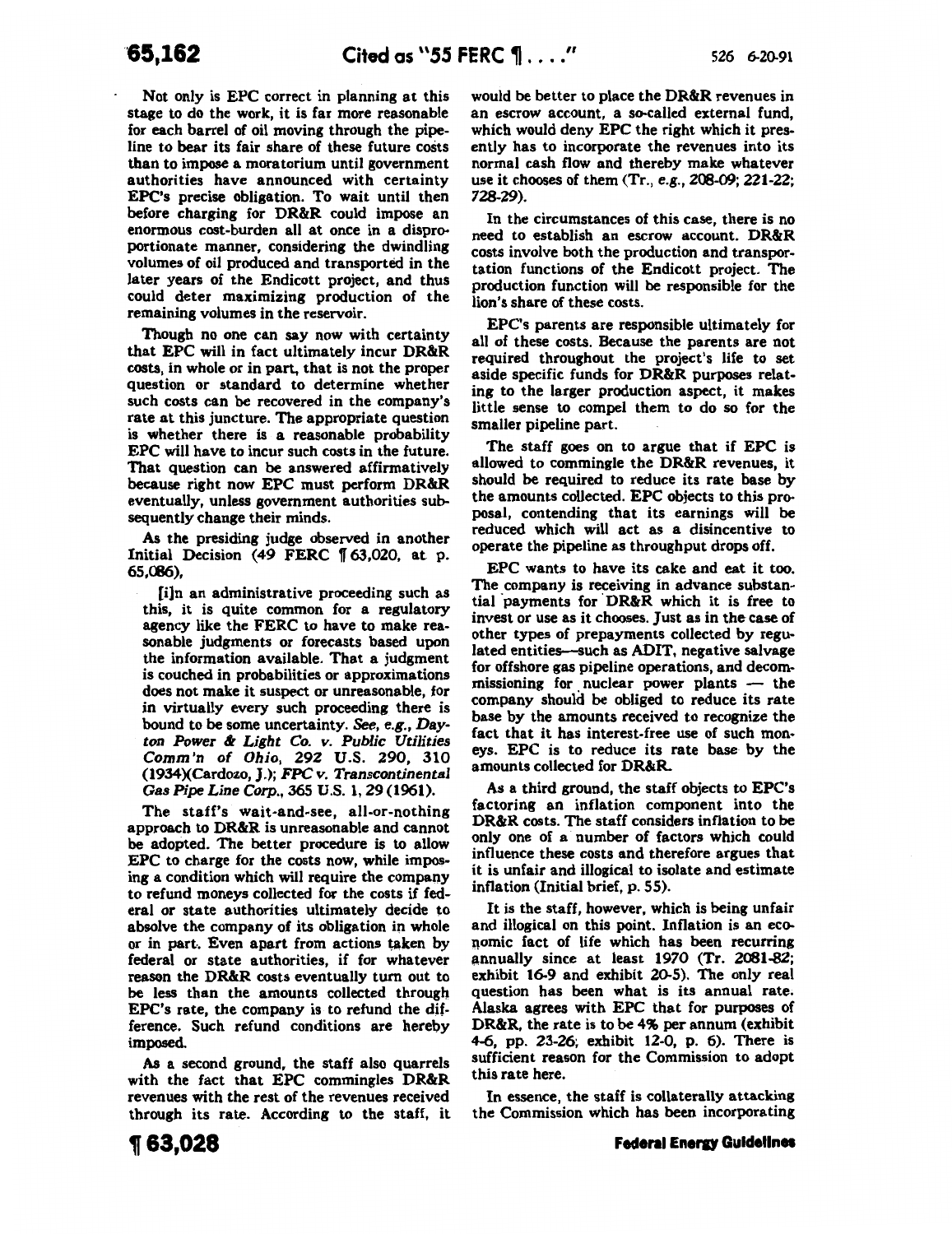an inflation factor into another type of future cost, decommissioning for nuclear power plants. The staff has given no reason for its proposed disparate treatment.

There is also an illogical aspect to the staff's argument about inflation. All participants in this case  $-$  the staff included  $-$  have agreed that EPC's estimated costs for DR&R are \$15 million if 1987 were used as the base year or period (exhibit 1-10, p. 1). This means that all participants know full well that in the year when the Endicott project finally terminates, \$15 million will be inadequate to pay for EPC's share of the DR&R costs. Unless an inflation factor is added, EPC will not be made whole for these future costs.

There is one final point concerning the staff's argument about inflation. The staff, as mentioned, considers inflation to be only one of a number of factors which could affect DR&R costs. It lists what it regards to be these other significant factors (exhibit 20-1, pp. 10-11). But they are not in any way similar to inflation, and are akin to comparing apples with oranges.

Inflation is a fact which can not only be predicted with some certainty, it can also be quantified or measured. On the other hand, the so-called other factors which the staff lists such as improvements in technology or changing tax . law and investment environment  $-$  cannot be predicted with any degree of certainty, and are little more than abstract possibilities.

As a fourth and final ground, the staff challenges as too low the projected earnings which EPC assumes will be generated by the DR&R funds. Alaska joins in this dispute, also attacking EPC's assumption.

EPC's assumption is unreasonable. There is a need to adjust the projected DR&R earnings upward, thereby reducing the DR&R charge which EPC has to collect through its rate.

EPC has been unduly conservative assuming that the DR&R revenues it collects will only earn the average yield of U.S. Treasury notes with a two-year to four-year maturity. (exhibit 10-0, pp. 10 and 30-31; exhibit 10-1; exhibit 10-30, pp.56-58). Notwithstanding EPC's assertions, there is no rational- basis to assume EPC will invest DR&R revenues in such riskfree securities which carry such a low yield.

EPC frankly admits that it incorporates DR&R revenues into its normal cash flow and is thereby free to make whatever use it chooses of the revenues. What is clear, as EPC acknowledges, is that the cash is not invested in the very types of debt obligations which EPC's unsupported assumption rests upon,. risk-free short-term U.S. Treasury notes (Tr. 208-09; 221-22; 728-29).

Nor is EPC helped here by its theories as to why the DR&R earnings should be assumed to be so low. While EPC asserts that it runs the risk of not collecting DR&R revenues, due to such events as unanticipated throughput disruptions or discontinuance of operations resulting from low oil prices (exhibit 11-0, pp. 28-32; exhibit 11-16, pp. 36-38; Reply brief, pp. 38-39), the company already is being compensated for this risk by the increased rate of return on common equity which this decision is granting to it. There is no sound reason to double-count this risk.

As for EPC's theory that it also runs the risk of not collecting over time enough revenues to take care of its DR&R obligation (id.), that rationalization simply does not wash. If EPC ever discerns that its DR&R costs will be greater than the projections reflected in its initial rate, the company is always free to come to the Commission and request a rate increase for these costs.

Though Alaska agrees that EPC's assumed DR&R earnings rate is too low, it proposes an unwieldy alternative to handle the matter. The alternative would be to adopt some type of investment portfolio, for a specific period of time, whose earnings would equal that of a pension fund. Alaska proposes an earnings rate of 11.1% (exhibit 14-0, pp. 113-16).

Alaska's proposal has too much of a theoretical tone, even intimating that a proper procedure would be to establish an escrow account. Not only has an escrow-account proposal already been rejected here, Alaska's theory seems to recommend a specific investment portfolio at a particuiar, quite limited point in time which EPC's management would have to follow. Alaska has failed to show either why EPC's management has to adhere to a set investment formula or why an investment portfolio at a limited point in time would be relevant to calculate projected DR&R earnings for many years (Cf. Tr. 1575-87).

The more reasonable solution is to assume that the earnings rate on the DR&R revenues will be equal to the overall weighted average rate of return on EPC's debt and equity capital. That rate is 12.3% where; as found above, the long-term debt ratio is 43.5% and its cost is 10.5%, while the common equity ratio is 56.5% and its cost is 13.7%.

Even though the discussion until now has focused upon EPC's freedom to make whatever use it chooses of the DR&R revenues, the fact is that it is EPC's parents which really call the shots as to where the revenues should go, including into the parents' pockets (Tr. 221; 728-29). Certainly the parents are not investing the revenues in risk-free, low-earnings U.S. Treasury obligations.

计块 主动

#### **FERC Reports**

**1[ 63,028**